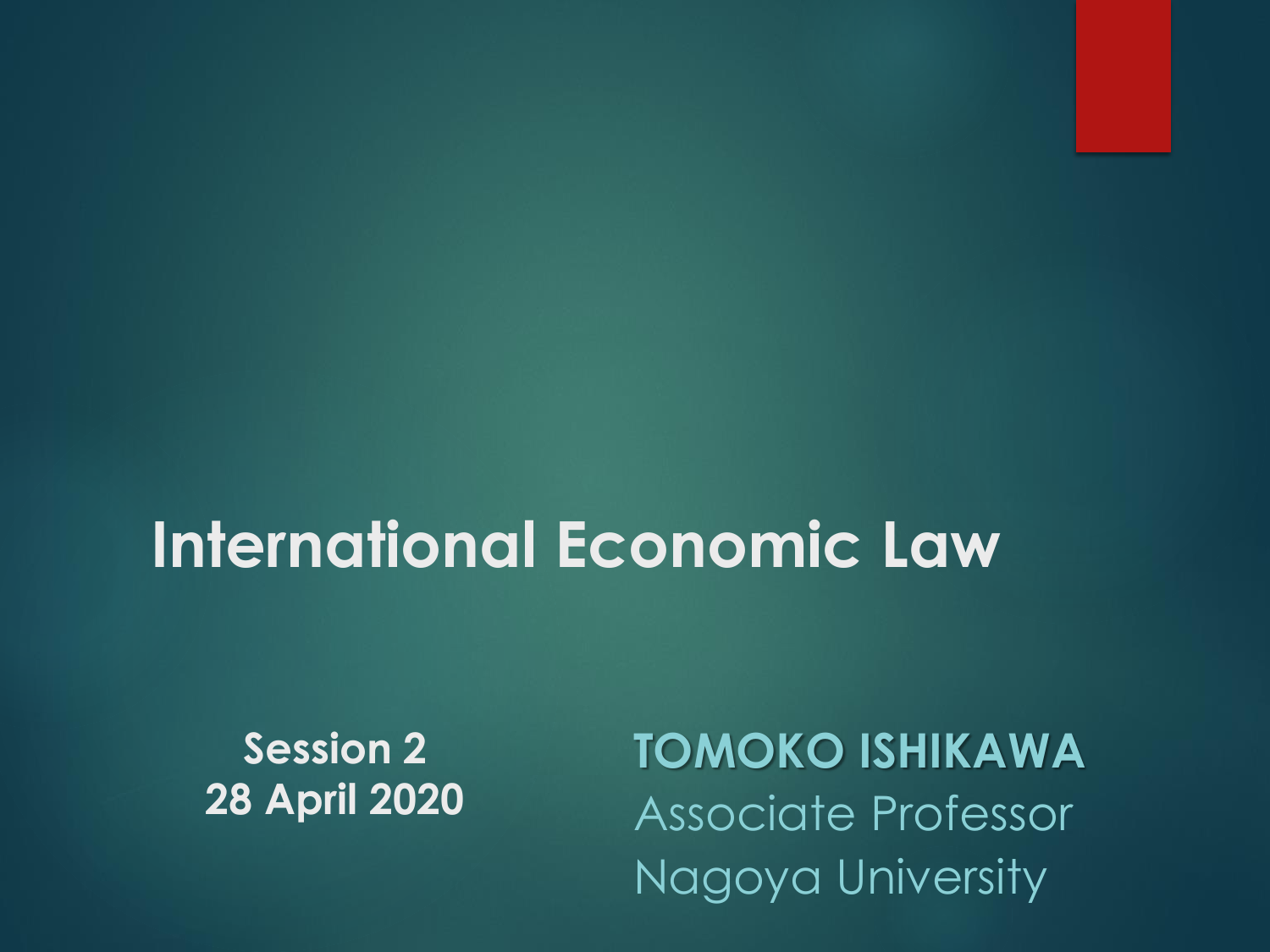⚫ Brief History of the WTO law ⚫ Functioning of the WTO law ⚫ Membership of the WTO ⚫ Institutional Structure of the WTO ⚫ Decision-Making in the WTO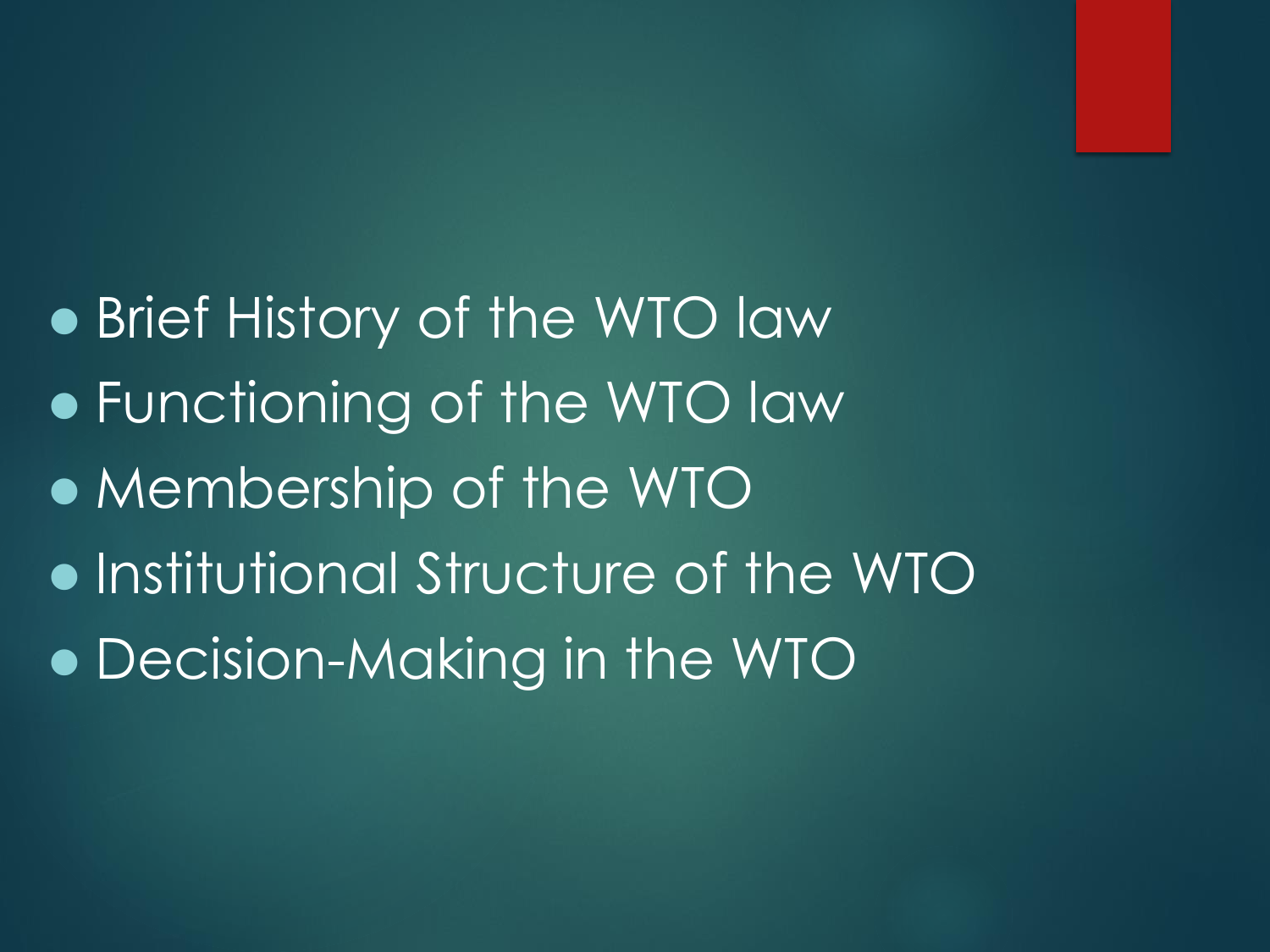# Why Law?

[L]aw and legal norms play the most important part of the institutions which are essential to make markets work. The notion that 'rule of law' or a rule-based system of human institutions is essential to a beneficial operation of markets. (J. Jackson)

What are the roles of international trade rules?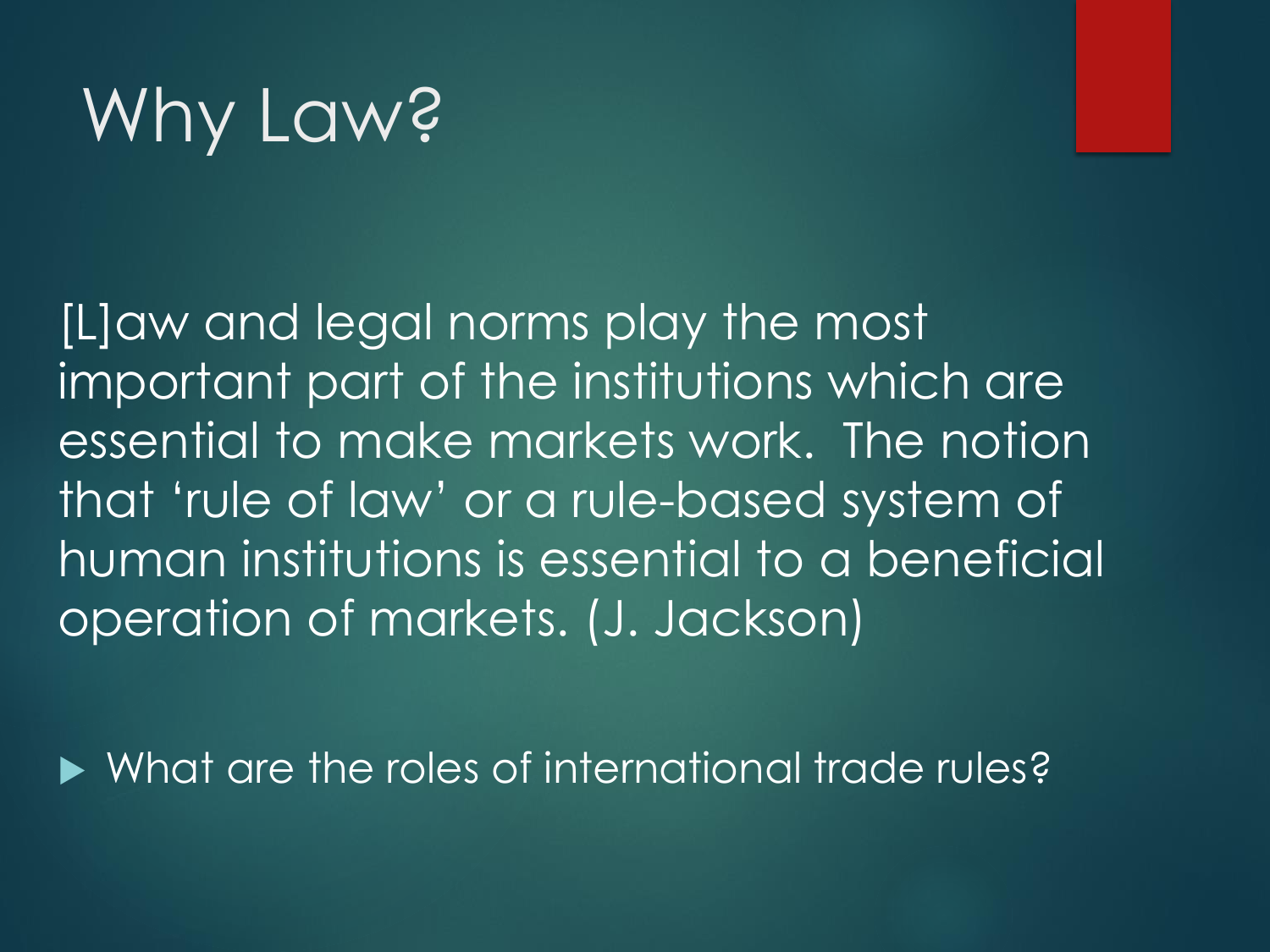## What is law?

- ◆ Three (competing) concepts of law (Raymond Wacks, 'Law: A Very Short Introduction')
- (a) law consists of a set of universal moral principles in accordance with nature;
- (b) law is nothing more than a collection of valid rules, commands, or norms that may lack any moral content;
- (c) law as fundamentally a vehicle for the protection of individual rights, the attainment of justice, or economic, political, and sexual equality.

◆ Law is interwoven with political, social, moral and economic contexts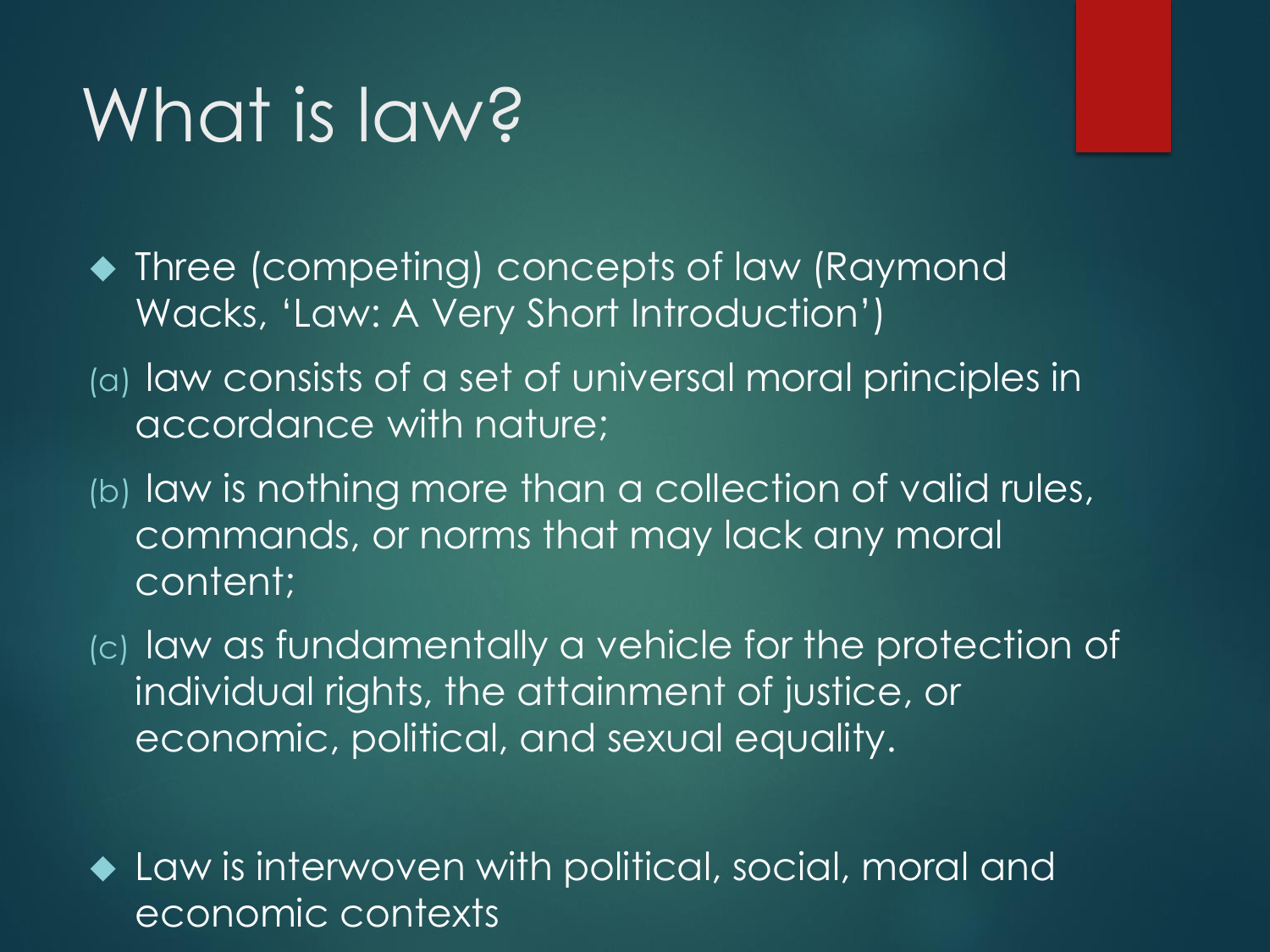## The Rule of Law

◆ The rule of law is a fundamental element in the formation and significance of society in Western legal tradition, to which the modern Japanese law belongs

- ◆ The rule of law consists of the three principles (A.V. Dicey, The Law of the Constitution):
- (a) the absolute supremacy or predominance of regular law as opposed to the influence of arbitrary power;

(b)equality before the law or the equal subjection of all classes to the ordinary law of the land administered by the ordinary courts;

 $(c)$  the law of the constitution is a consequence of the rights of individuals as defined and enforced by the courts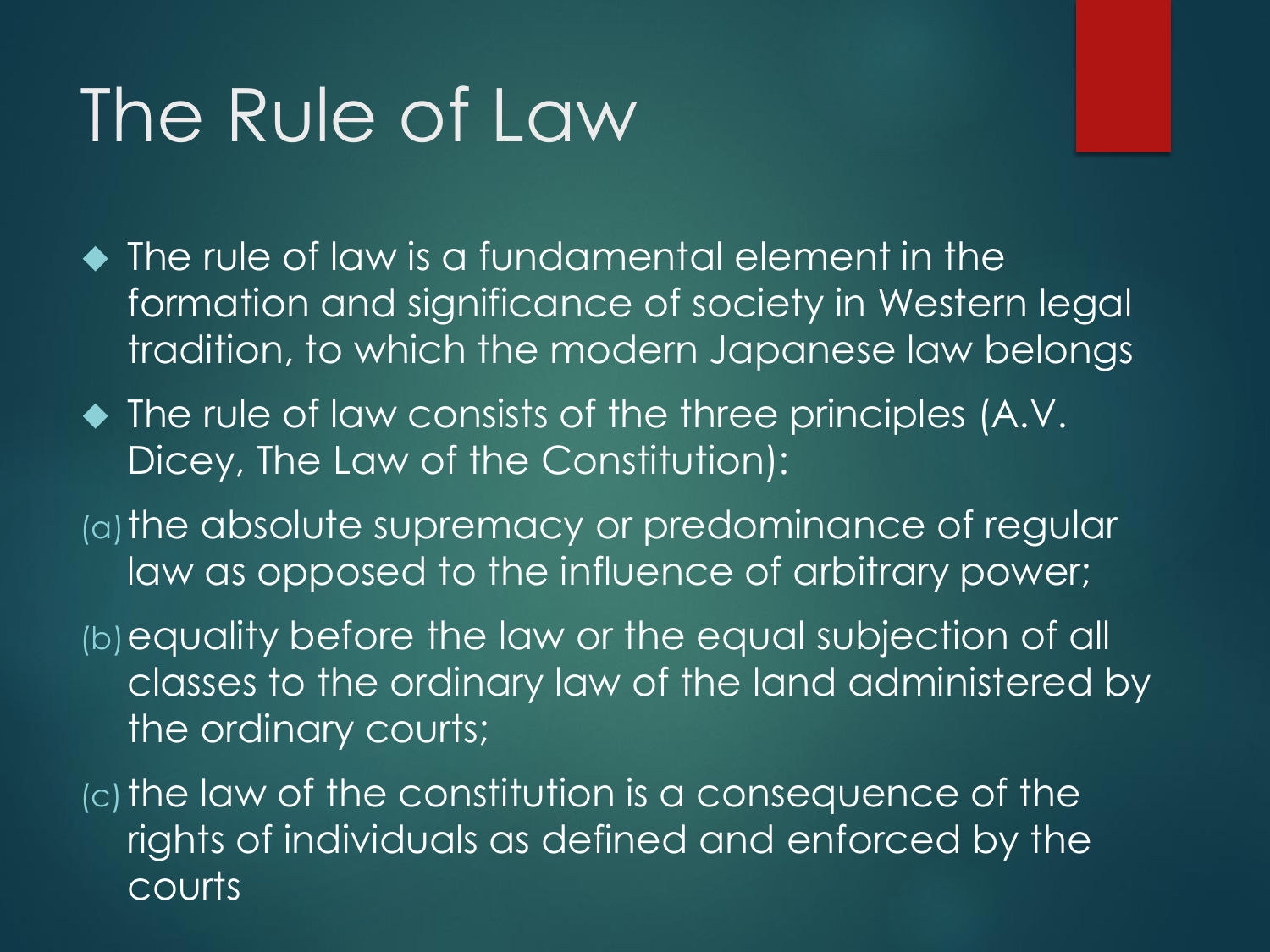## The Functions of Law

### **Order**

- (a) Hobbes: if we are to preserve order and security, law and government are required. We therefore need, by the social contract, to surrender our natural freedom in order to create an orderly society.
- (b) In today's society, it is widely accepted that order is only one part of the functions of law story.

### **Justice**

- (a) Lord Denning: "The law as I see it has two great objects: to preserve order and to do justice: and the two do not always coincide. … The right solution lies in keeping the proper balance between the two."
- (b) Hart "The Concept of Law": the idea of justice "consists of two parts: a uniform and constant feature, summarized in the precept "treat like cases alike" and a shifting or varying criterion used in determining when, for any given purpose, cases are alike or different.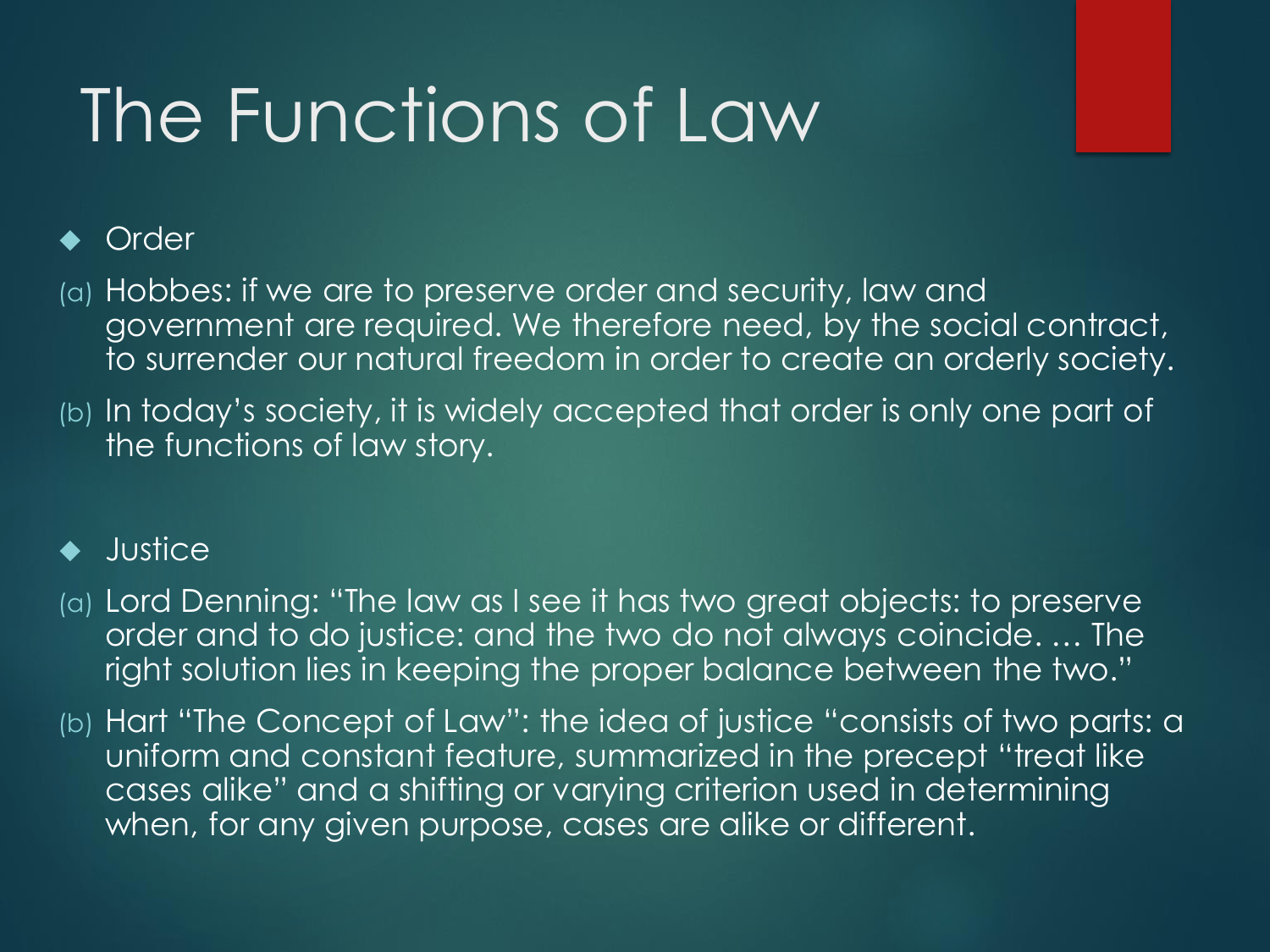## The Functions of Law

"There are a number of legal theories on what is justice, but from a practical point of view, one thing is clear: Justice is unlikely to be attained by a legal system unless its rules are, as far as possible, reasonable, general, equal, predictable, and certain. This is another function of law – the law establishes a framework within which unavoidable disputes may be resolved. Courts are the principal forum for the resolution of conflict. Almost every legal system includes courts or court-like bodies with the power to adjudicate impartially upon a dispute and, following a recognized procedure, to issue an authoritative judgment based on the law."



**J. Bentham** ©UCL Culture and UCL Digital Media https://www.flickr.com/photos/uclnews/albums/72157690422165582/with/26368708908/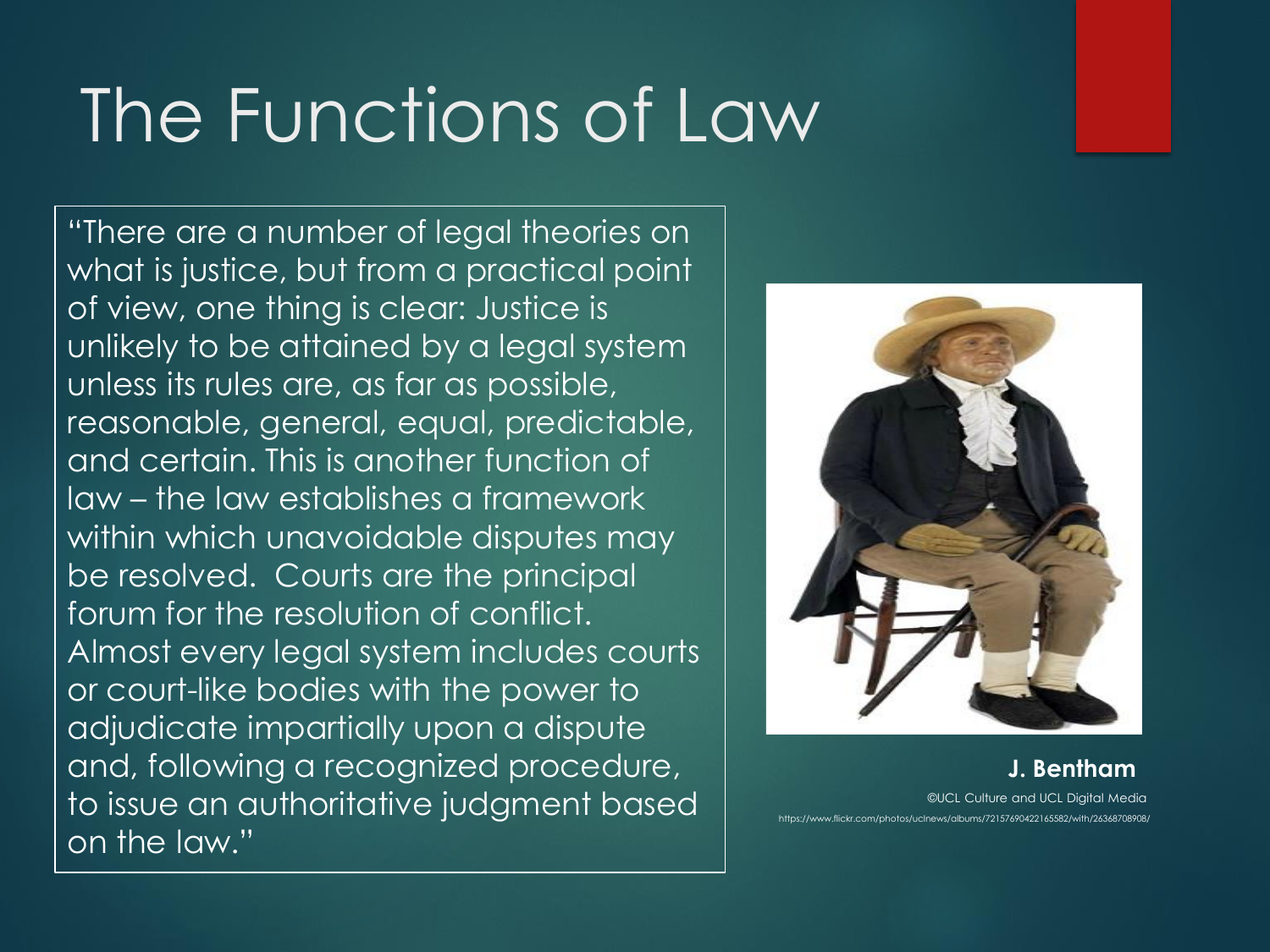### [Origin of the GATT]

 GATT originates in fears of a return to **the 'beggar-thy-neighbour' policy** that led to the Great Depression and the Second World War: increasing recognition of the link between liberal trade and national security

 $\blacktriangleright$  The GATT was established on a provisional basis after the Second World War in the wake of the "Bretton Woods" institutions now known as the World Bank and the International Monetary Fund.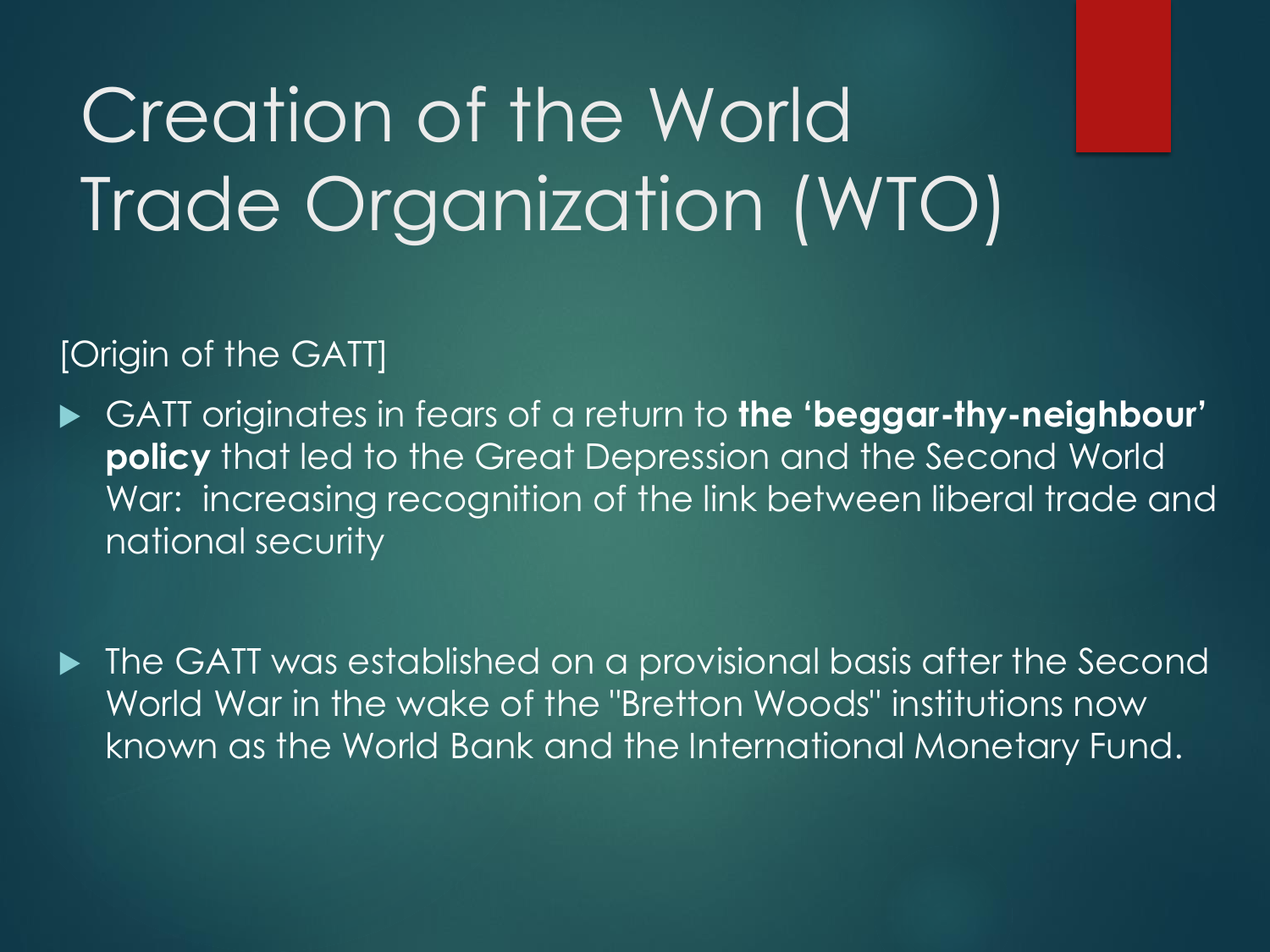- ▶ Geneva Round (1947): set the initial rules for the GATT and principles for trade liberalization
- ▶ The GATT 1947 was to become part of the Havana Charter for an International Trade Organization ('ITO') that was negotiated during the United Nations Conference on Trade and Employment from November 1947 to March 1948.
- As of 1 January 1948, the GATT 1947 was applied through a Protocol of Provisional Application.

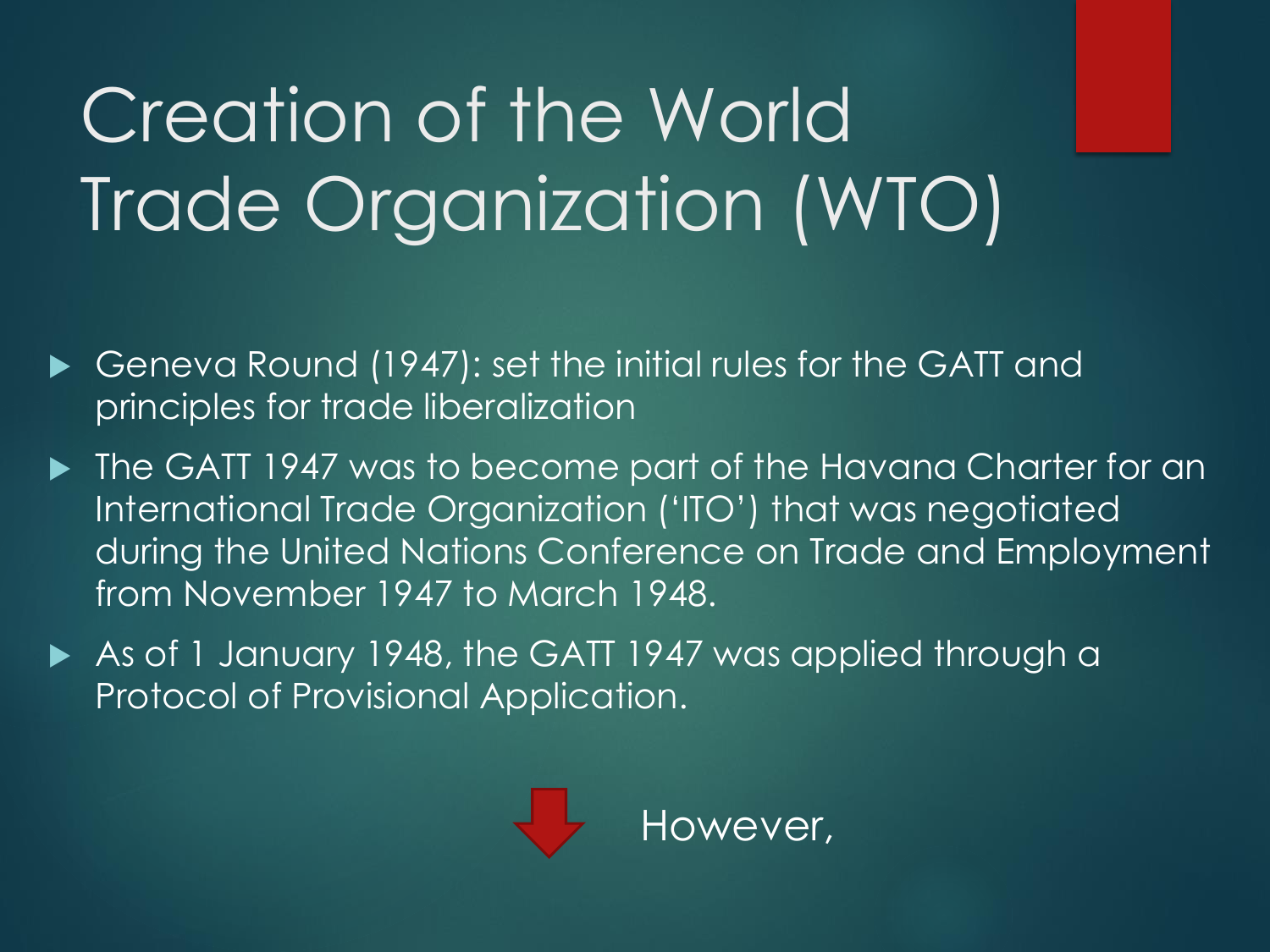The failure of ITO: the Havana Charter never came into force [Reasons]

- The opposition of the Congress prevented the US from ratifying the **Charter**
- Due to the prominent position of the US, it was expected that ratifications by other signatories would start after the ratification by the US.
- When the US government announced its intention not to seek Congressional ratification of the Charter, the ITO was effectively dead.

Therefore,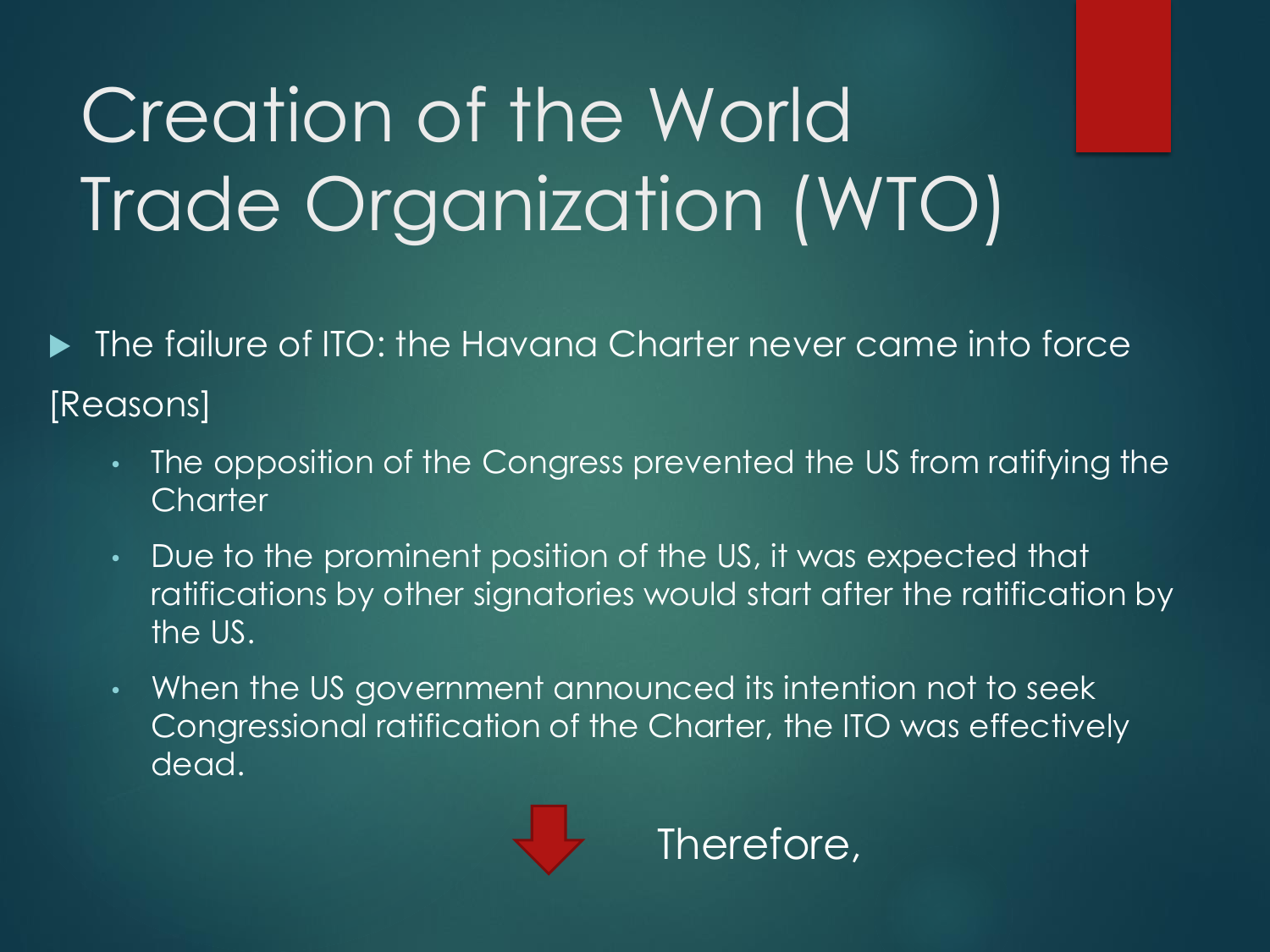- **The GATT 1947 remained provisionally in force until its provisions** became part of the GATT 1994
- ▶ Annecy Round (1949) and Torquay Round (1951)
	- Not much progress in tariff reduction

### Geneva II Round (1955-9) and Dillon Round (1960-61)

- Japan became a contracting party to the GATT in 1955
- The establishment of the European Economic Community ('EEC'), or the Common Market (France, Italy, Luxembourg, the Netherlands, and West Germany) in 1958
- The emergence of Third World nations (fresh from colonialism) and the establishment of the UNCTAD (1964)
- From recovery to competition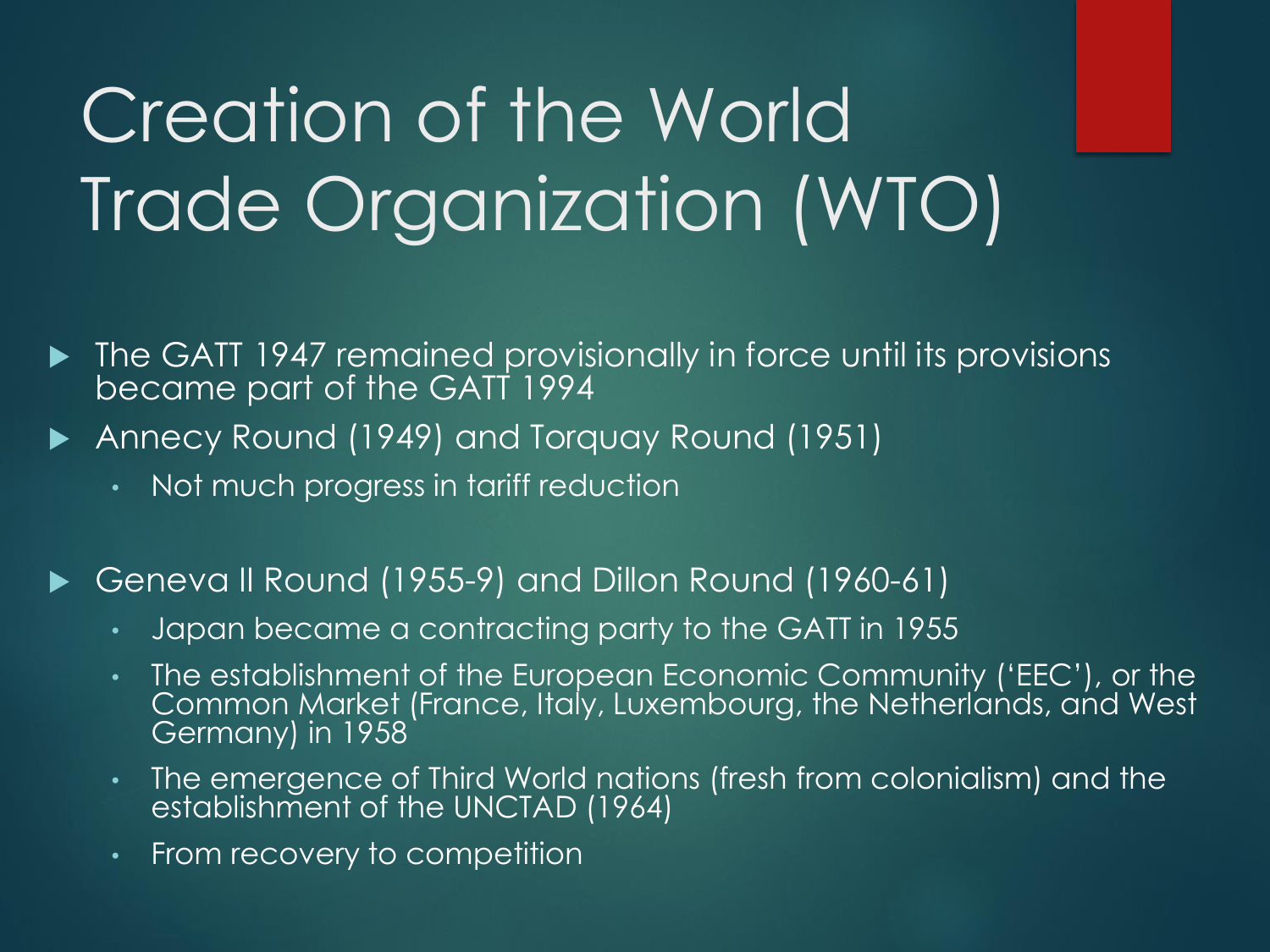### ▶ Kennedy Round (1963-7)

- The first round stagnated by agricultural trade conflict (EEC's Common Agricultural Policy)
- Non-tariff barriers recognised
- $\blacktriangleright$  Tokyo Round (1973-9)
	- Era of economic recession two oil crises, collapse of the dollar and the Bretton Woods system
	- Nevertheless, it produced sizable (over \$300 billion) in tariff reductions.
	- From a tariff reduction body to a trade management forum addressing broader issues (e.g. government procurement, subsidies and dumping)

**Foundation of the WTO, leading to…**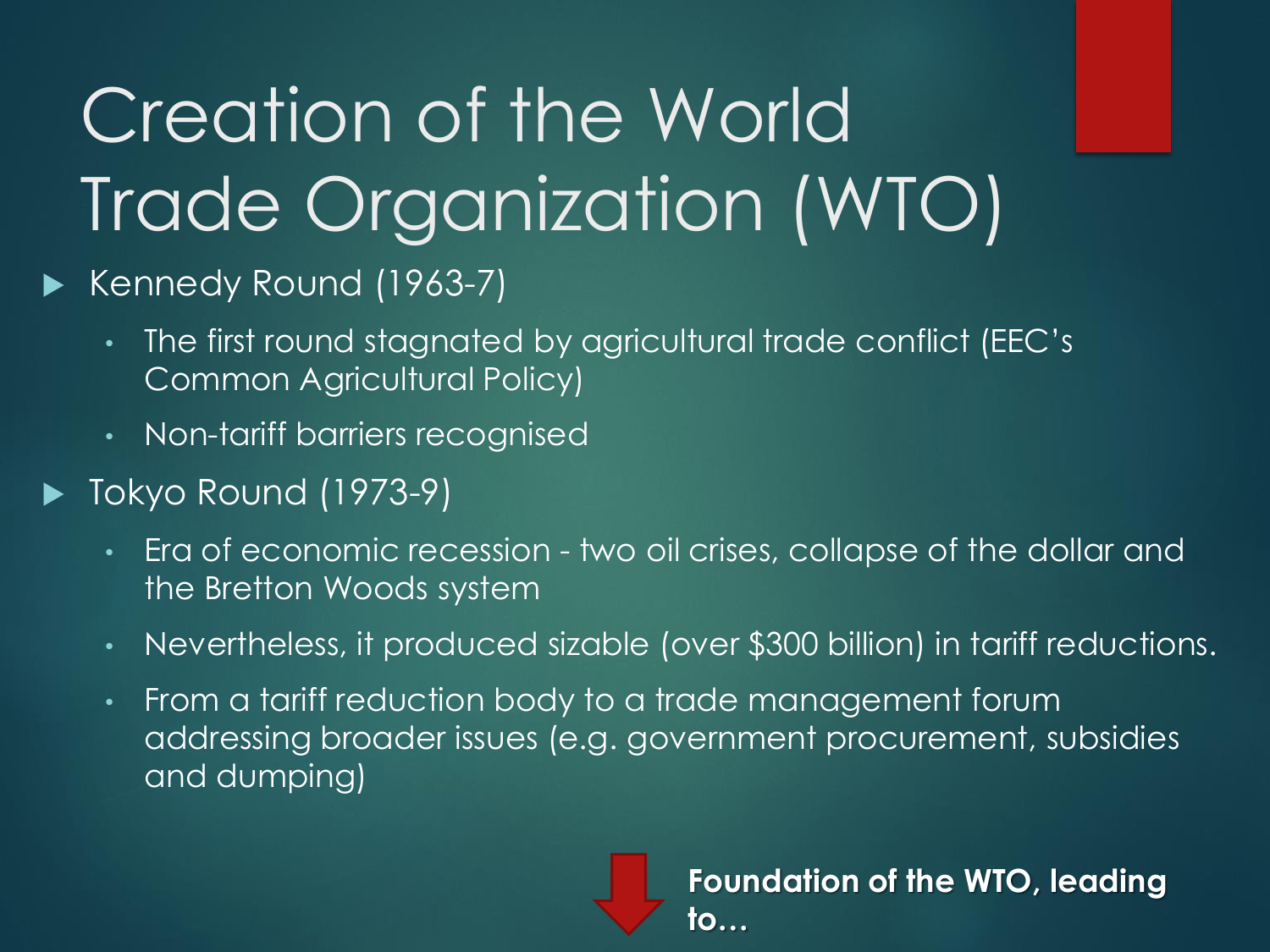Uruguay Round (1986-1994)

- The most successful round of GATT negotiations
- Trade in services, IP rights, trade-related investment measures, export subsidies, anti-dumping, government procurement, safeguards, sanitary and phytosanitary measures, and technical barriers to trade were incorporated within the trading system

**Most importantly,** 

• The creation of the WTO, incorporating all elements of the Uruguay Round Agreement and the GATT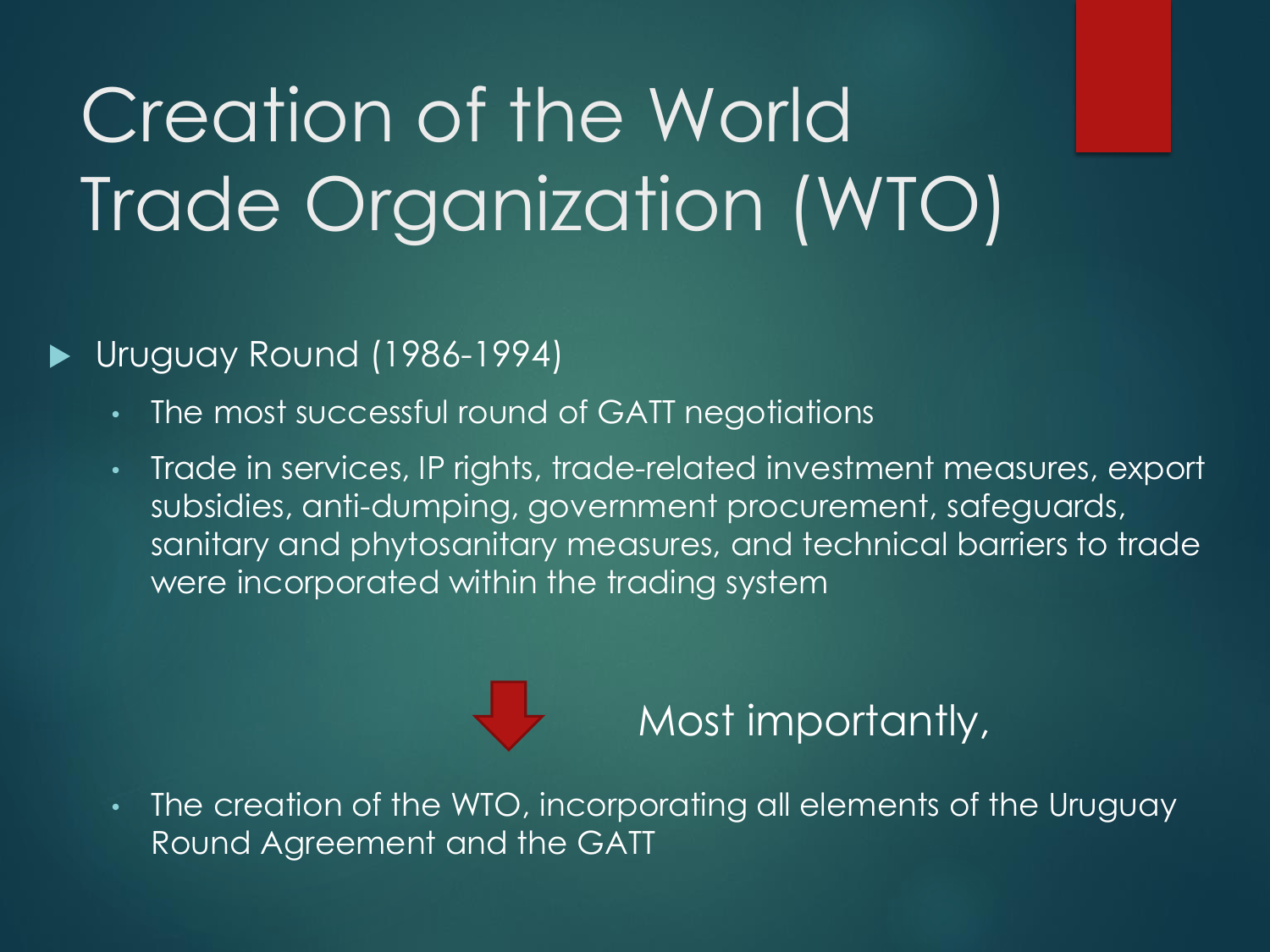## Functions of WTO

1. Providing rules governing policies on: (a) Trade in goods (b) Trade in services (c) Protection of IP rights

2. Providing a forum for administering the rules, dispute resolution, and pursuing negotiations for strengthen and extend the multilateral rules for trade liberalization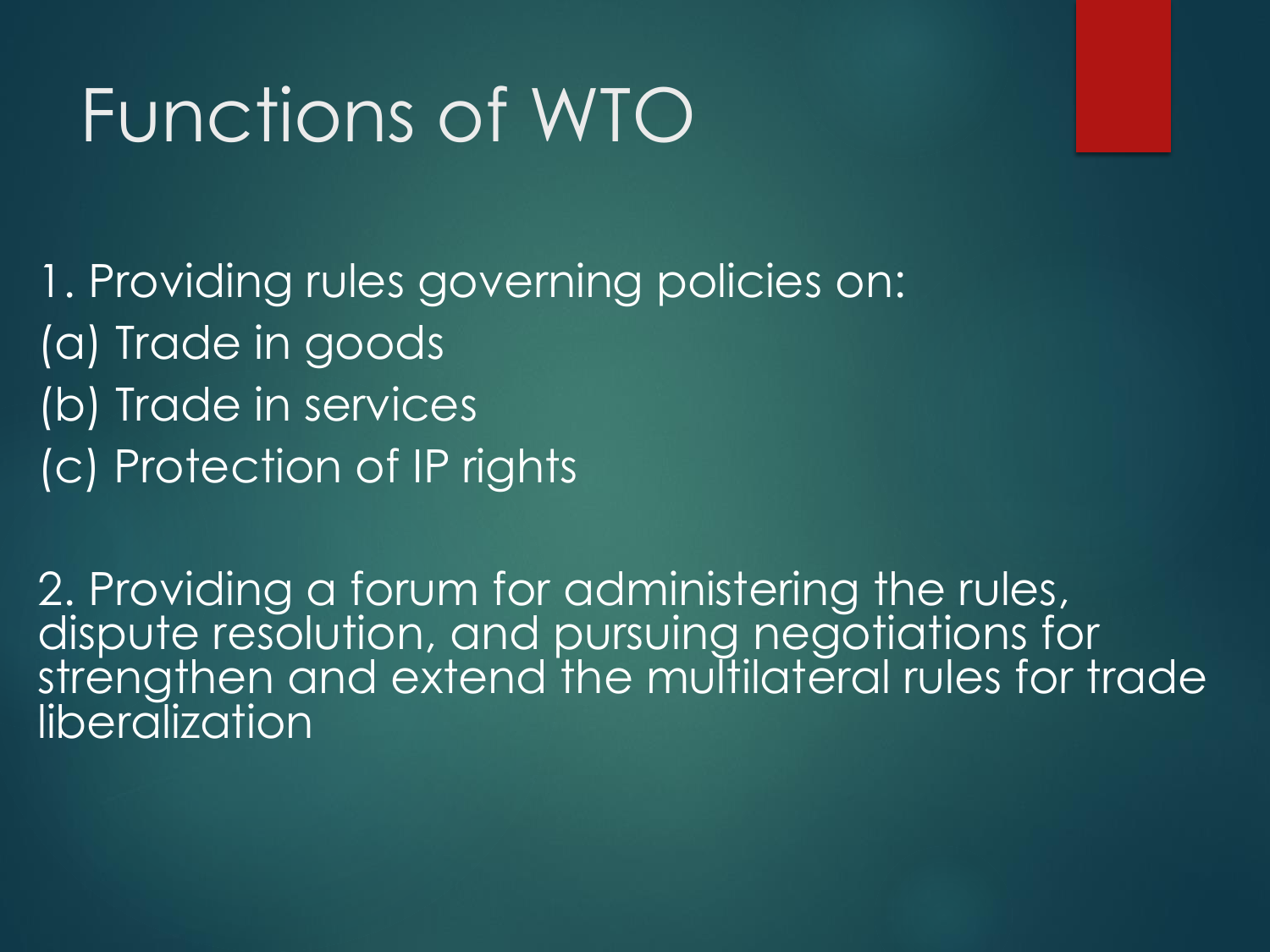# Functions of WTO

### ▶ WTO Rules

### **Agreement Establishing WTO (Marrakesh Agreement)**

| Goods                                                                                                   | Services                                                                                                         | <b>Intellectual</b><br>Property |
|---------------------------------------------------------------------------------------------------------|------------------------------------------------------------------------------------------------------------------|---------------------------------|
| <b>GATT</b>                                                                                             | <b>GATS</b>                                                                                                      | <b>TRIPS</b>                    |
| Agreements and<br>annexes dealing with<br>specific issues (e.g. SPS,<br>TBT, TRIMS, ROO,<br>Safeguards) | Annexes dealing with<br>specific issues (Movement<br>of natural persons, Air<br>transport, Shipping,<br>Telecom) |                                 |
| Market Access -<br>countries' schedules of<br>commitments                                               | <b>Market Access - countries'</b><br>schedules of commitments<br>and MFN exemptions                              |                                 |
| <b>Dispute Settlement</b>                                                                               |                                                                                                                  |                                 |
| <b>Transparency - Trade Policy Reviews</b>                                                              |                                                                                                                  |                                 |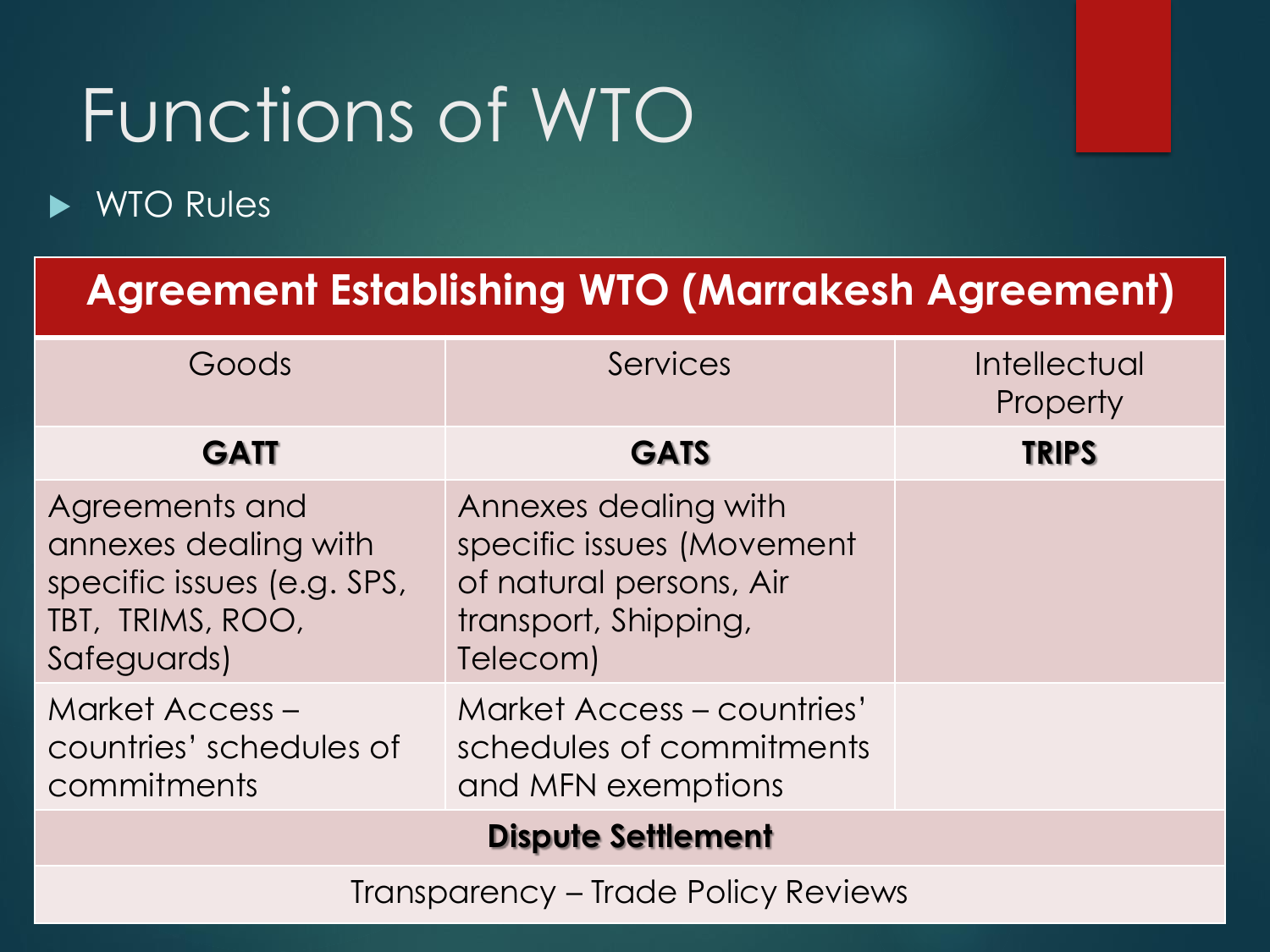## Legal Status of the WTO

Article VIII of the Marrakesh Agreement

'The WTO shall have legal personality, and shall be accorded by each of its Members such legal capacity as may be necessary for the exercise of its functions.'

A fully independent international organization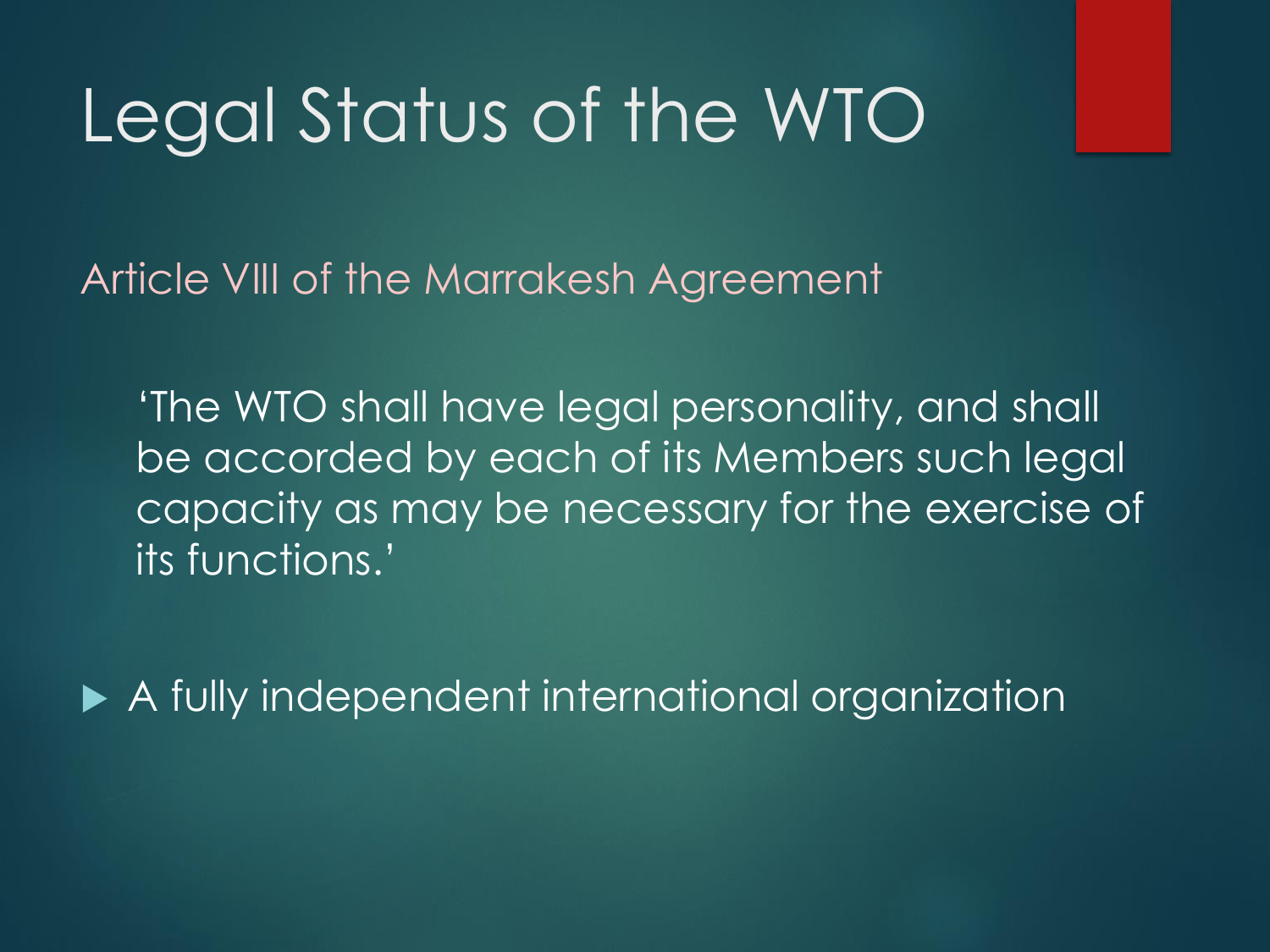

Source: http://www.eurasiareview.com/29042013-malaise-in-the-wto-analysis/

- ➢ 164 members (since 29 July 2016)
- ➢ State members and Customs Territory members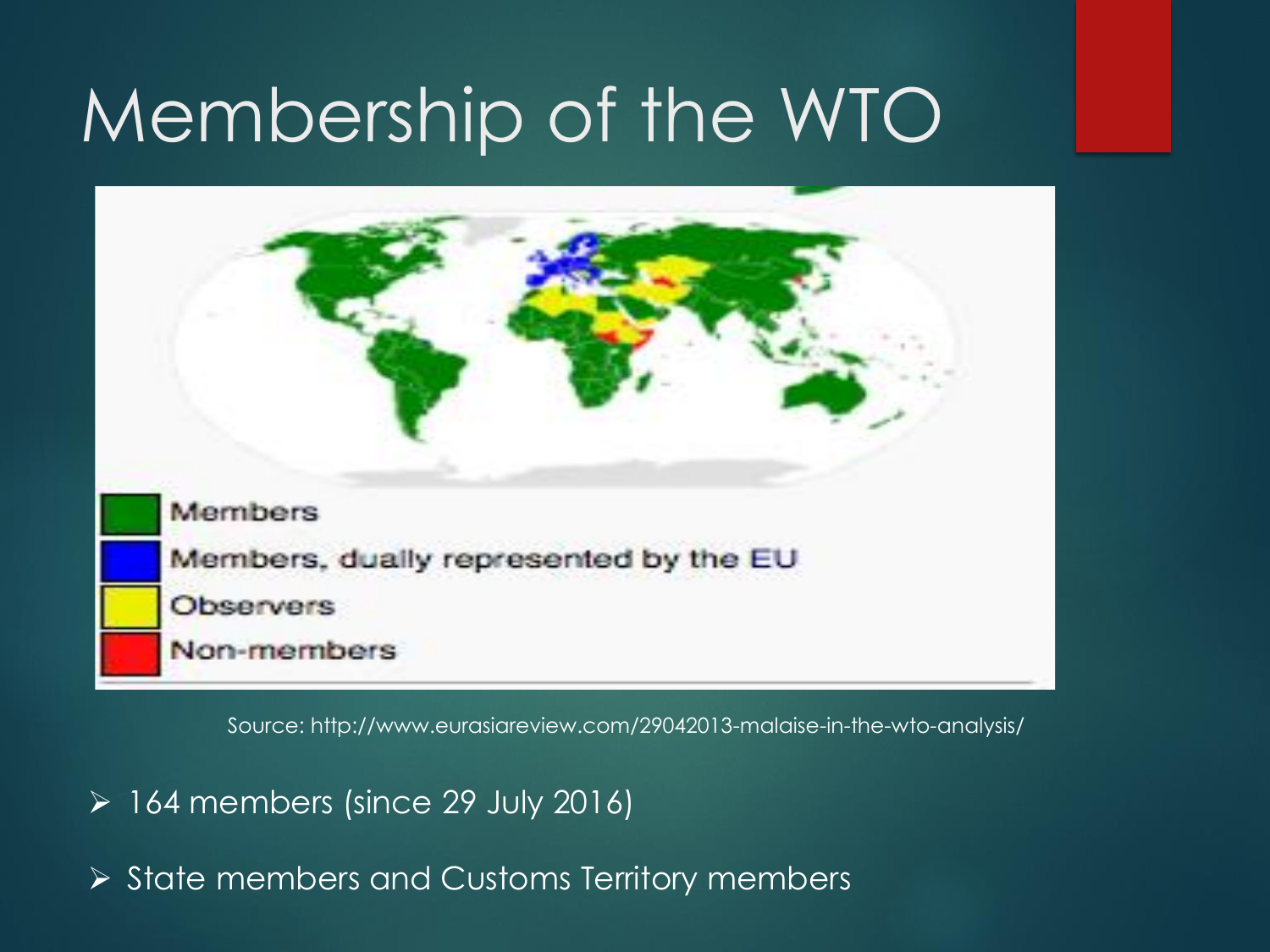Developed-country members and developing-country members

▶ 3/4 of the 164 members are developing countries ▶ 36 least-developed countries

**Preferential and differentiated treatment for** developing-country members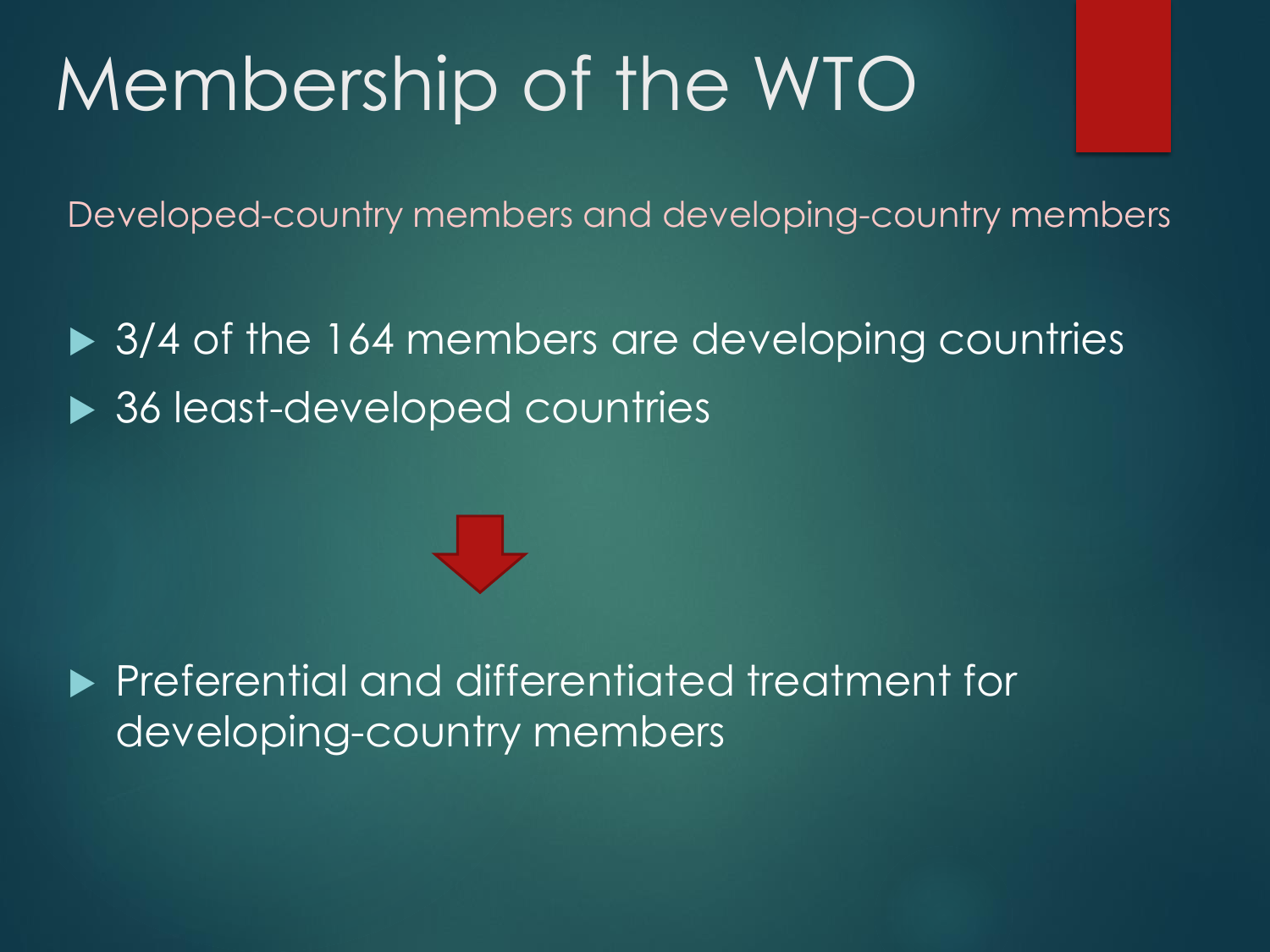Developed-country members and developing-country members

#### Preamble to the WTO Agreement

'**Recognizing** further that there is need for positive efforts designed to ensure that developing countries, and especially the least developed among them, secure a share in the growth in international trade commensurate with the needs of their economic development'

The 'positive efforts' in favour of developing countries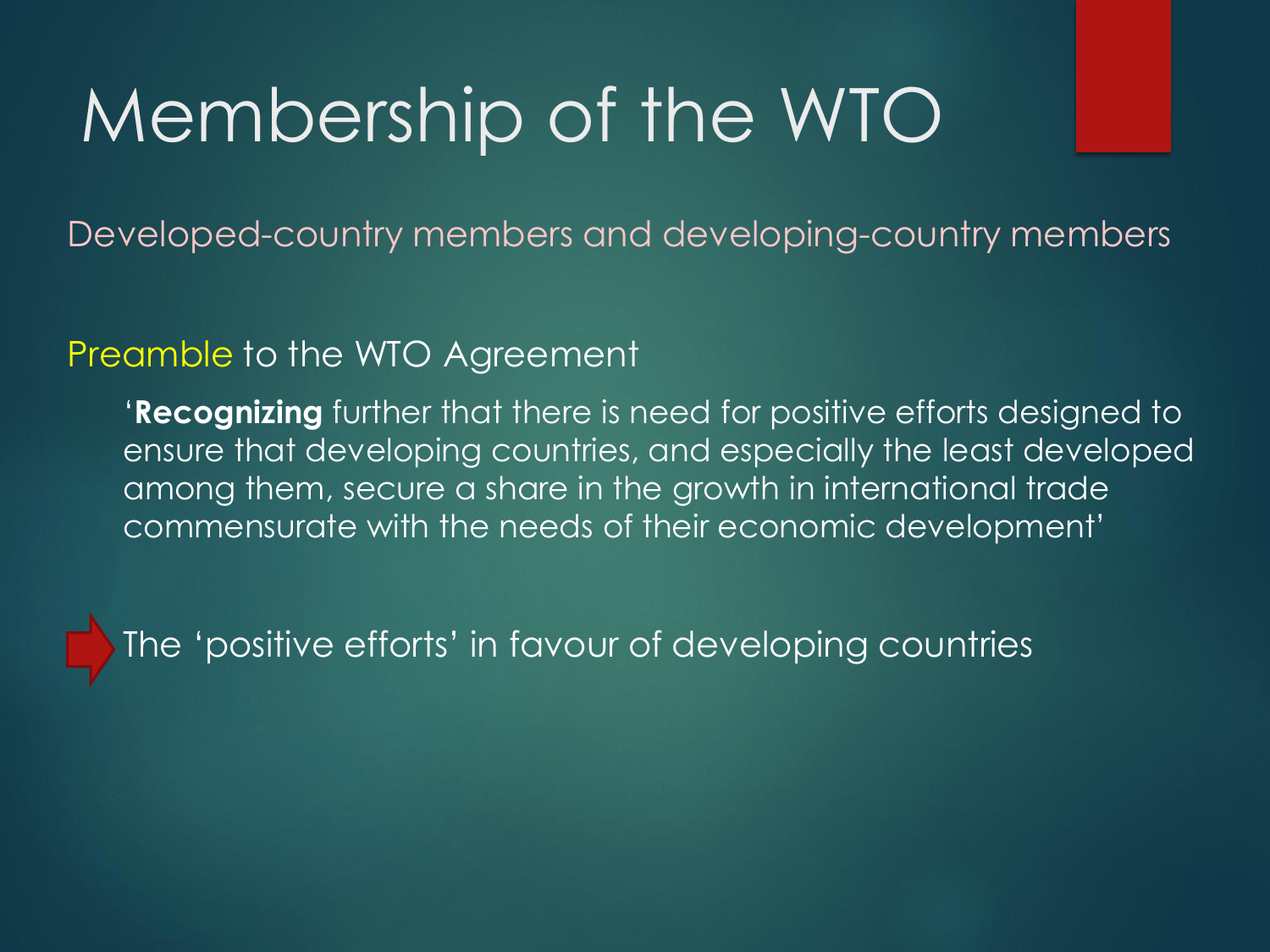Developed-country members and developing-country members

### 'Special and differential treatment' for developingcountry members

The special provisions include:

- Longer time periods for implementation,
- Measures to increase trading opportunities
- Requirement of safeguard of the trade interests of developing countries,
- Capacity building (carrying out WTO work, handling disputes, implementing technical standards),
- Provisions related to LDC Members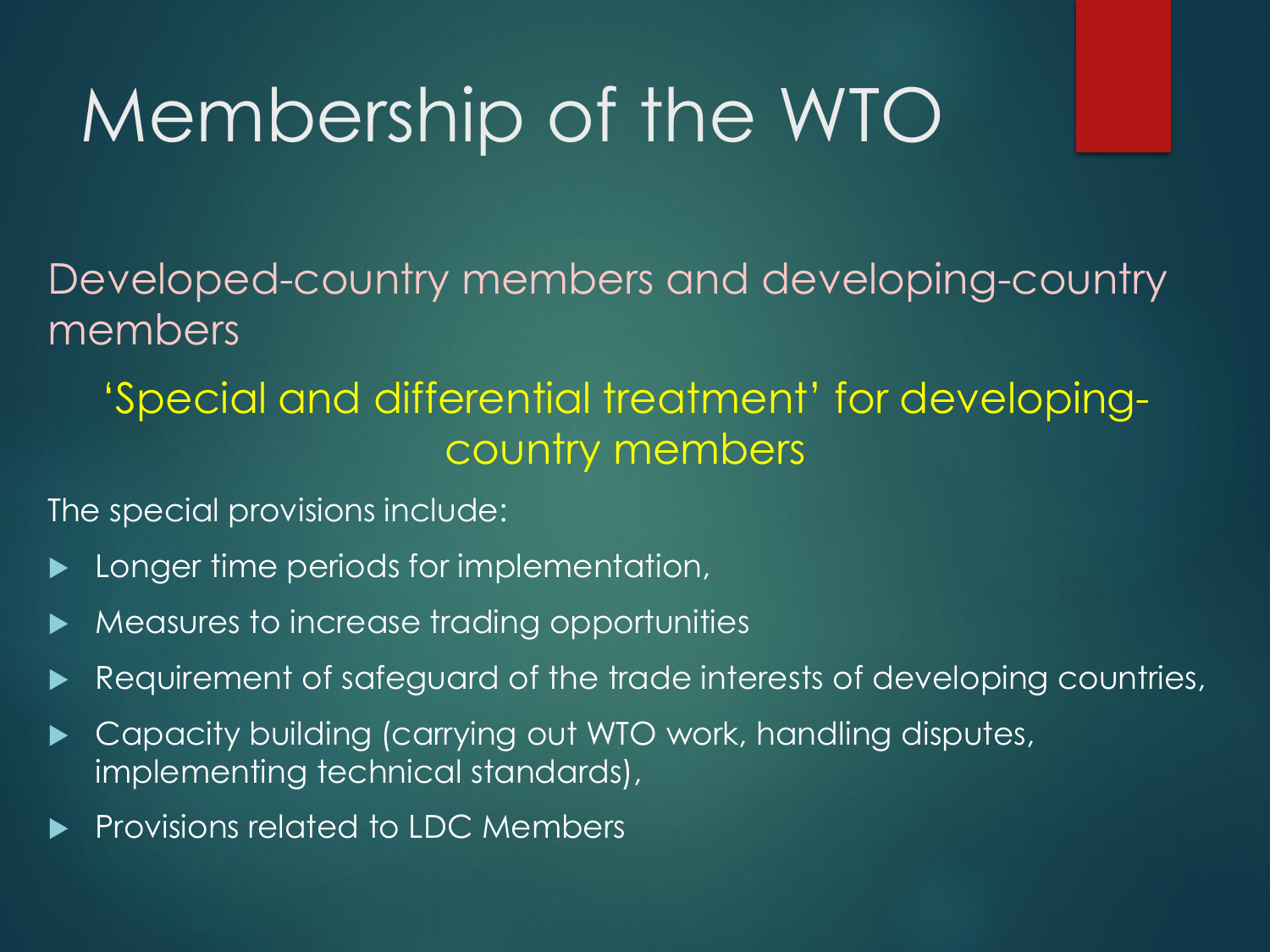Developed-country members and developing-country members An example:

Article XV: 4 of the WTO Agreement provides that:

4. Each Member shall ensure the conformity of its laws, regulations and administrative procedures with its obligations as provided in the annexed Agreements.

### However, pursuant to Article IX: 3 of the WTO Agreement

3. In exceptional circumstances, the Ministerial Conference may decide to waive an obligation imposed on a Member by this Agreement or any of the Multilateral Trade Agreements, provided that any such decision shall be taken by three fourths of the Members unless otherwise provided for in this paragraph.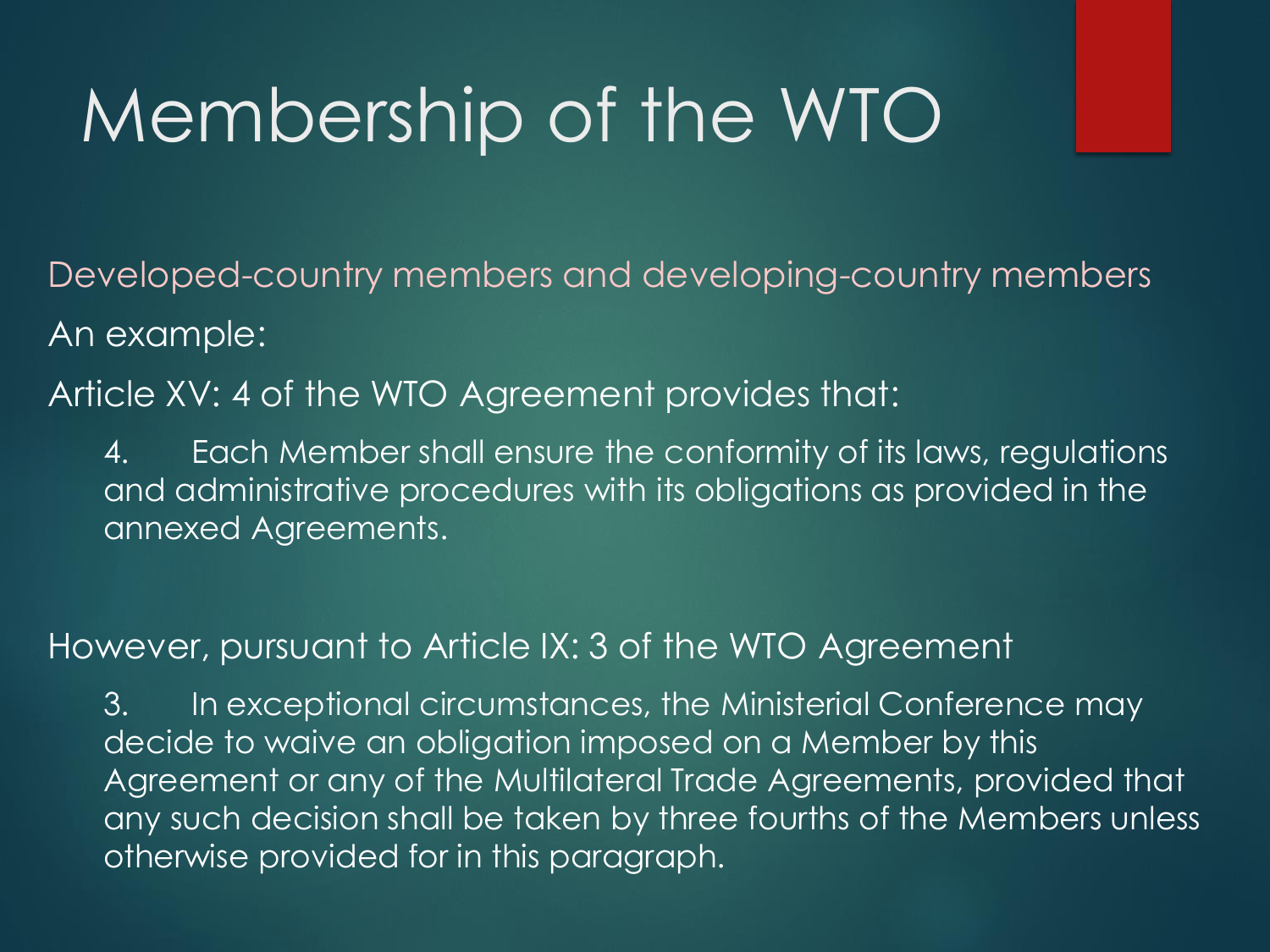Developed-country members and developing-country members

Compulsory licensing for essential medicines

Monitoring Mechanism

➢ The Bali Ministerial Conference (December 2013) established a mechanism to review and analyse the implementation of special and differential treatment provisions.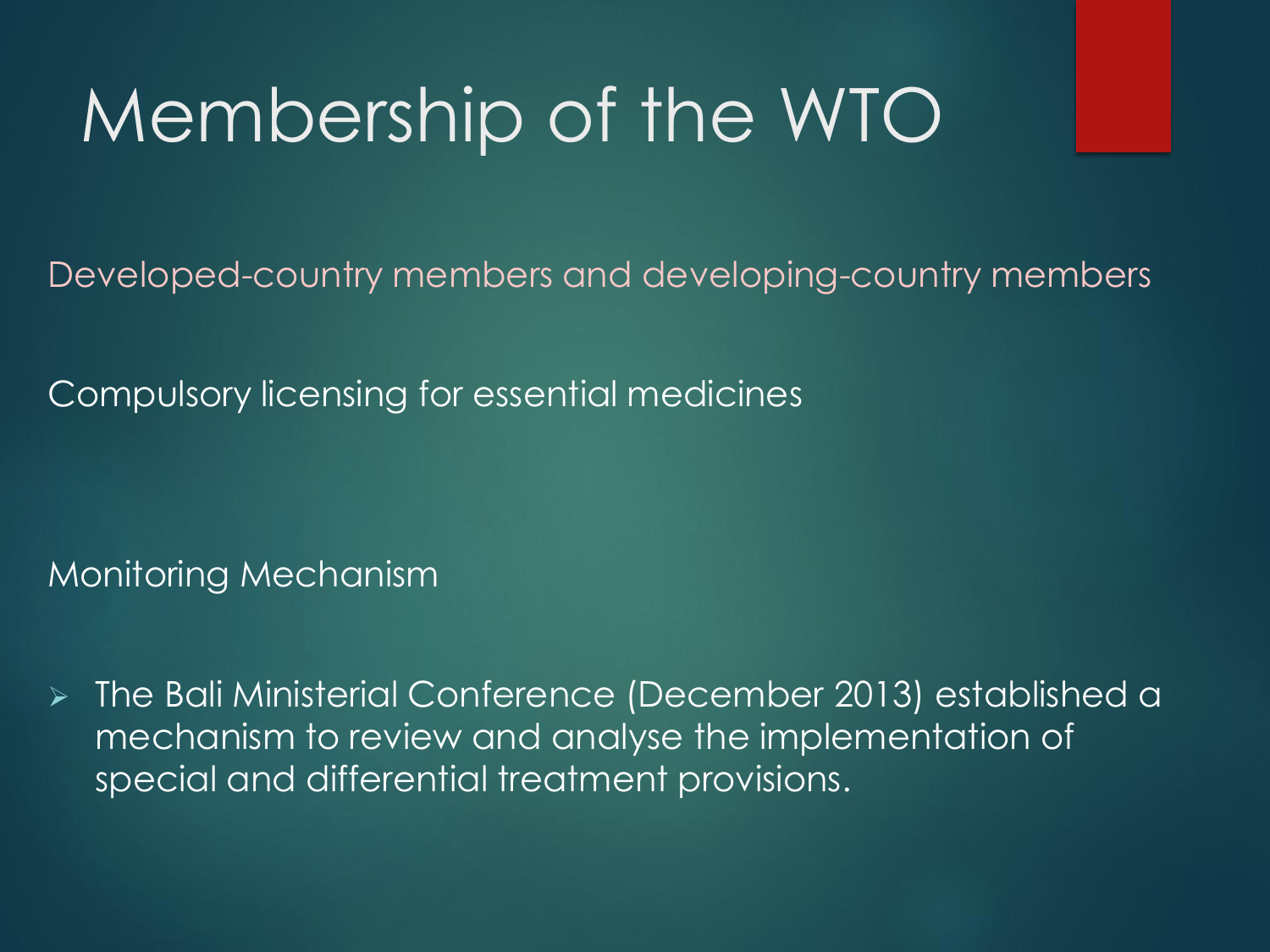Groups, coalitions and alliances of members E.g.

 $\blacktriangleright$  The ASEAN

- ▶ The Group of Latin America and Caribbean Countries (GRULAC)
- ▶ The African, Caribbean and Pacific Group (ACP)
- $\blacktriangleright$  G-20
- $\blacktriangleright$  G-90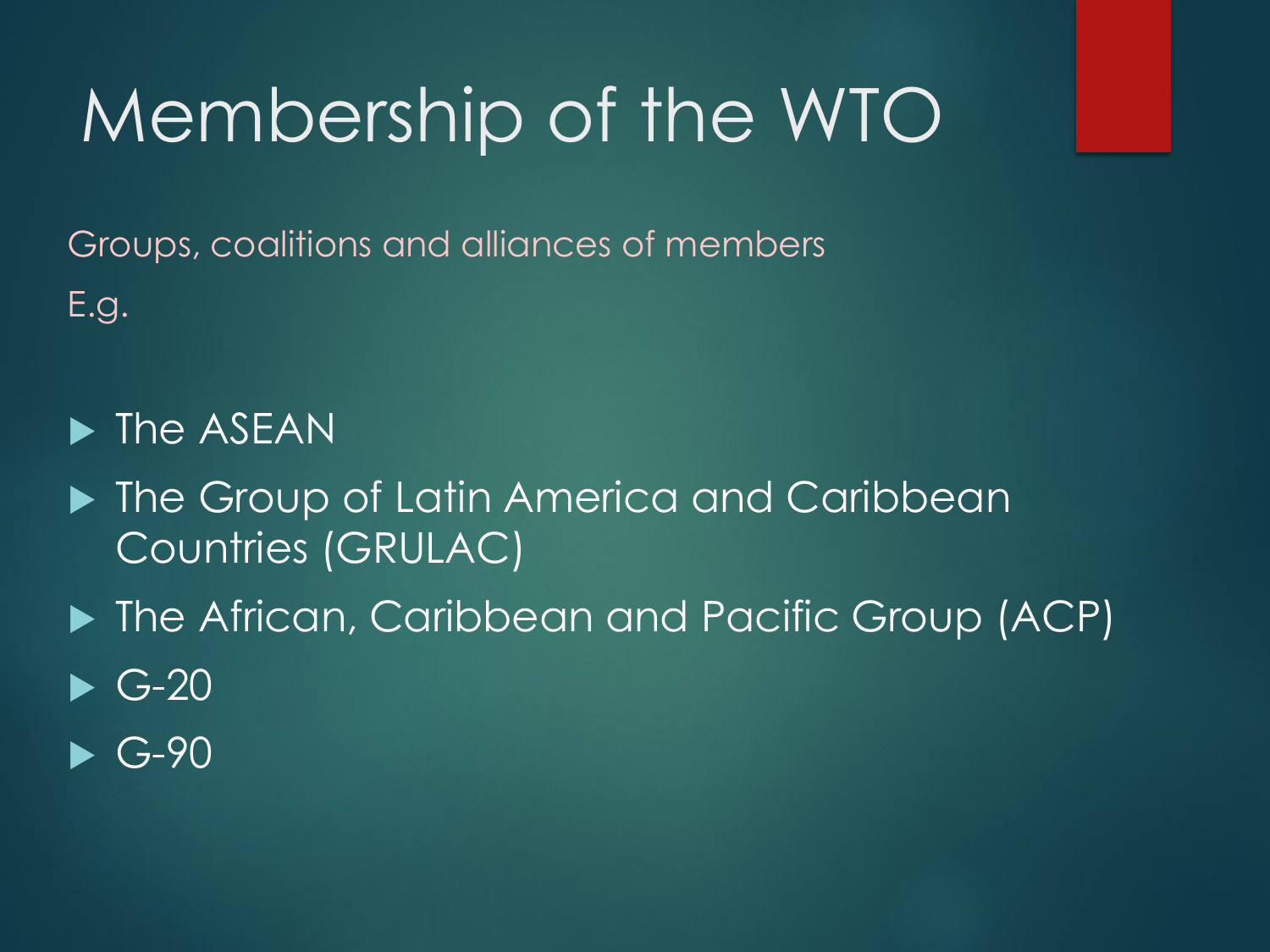Becoming a member of the WTO

Two ways of becoming a WTO Member

1. 'Original membership'

#### (a) Art XI:1 of the Marrakesh Agreement

The contracting parties to GATT 1947 as of the date of entry into force of this Agreement, and the European Communities, which accept this Agreement and the Multilateral Trade Agreements and for which Schedules of Concessions and Commitments are annexed to GATT 1994 and for which Schedules of Specific Commitments are annexed to GATS shall become original Members of the WTO.

(b) 123 members are such original members.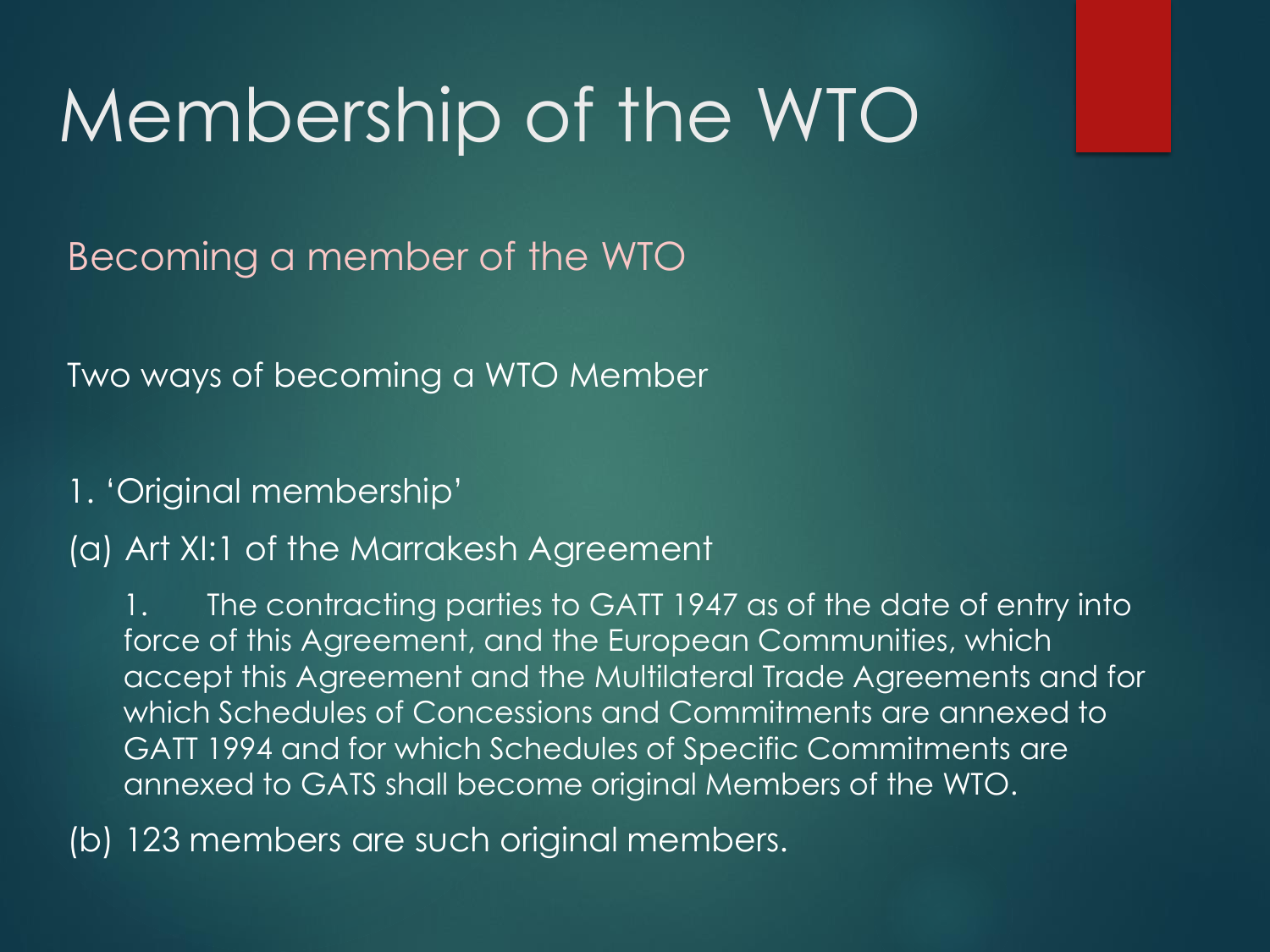2. Through accession Accession Process (Article XII of the Marrakesh Agreement)

- (1) Report on all aspects of its trade and economic policies that are relevant to the obligations under the WTO
- (2) Bilateral negotiations on market access between the applicant and members
- (3) (Negotiation successful) the terms of accession finalized and submitted to the Ministerial Conference or the General Council
- (4) Decision on the application for membership
- (5) Positive decision the candidate accedes to the WTO thirty days after it has deposited its instrument of ratification of the protocol of accession.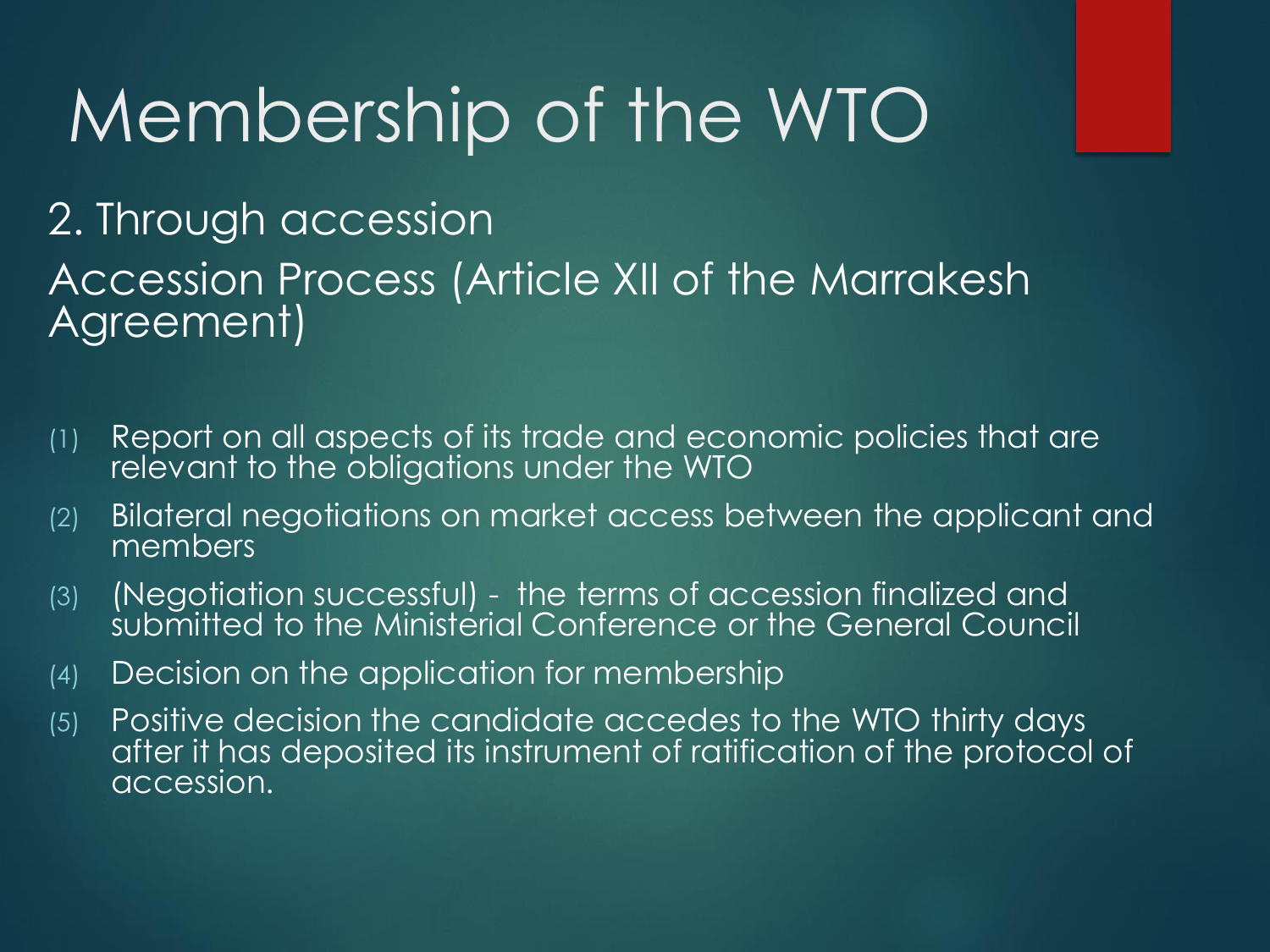### **WTO Organization Chart [\(www.wto.org\)](http://www.wto.org/)**

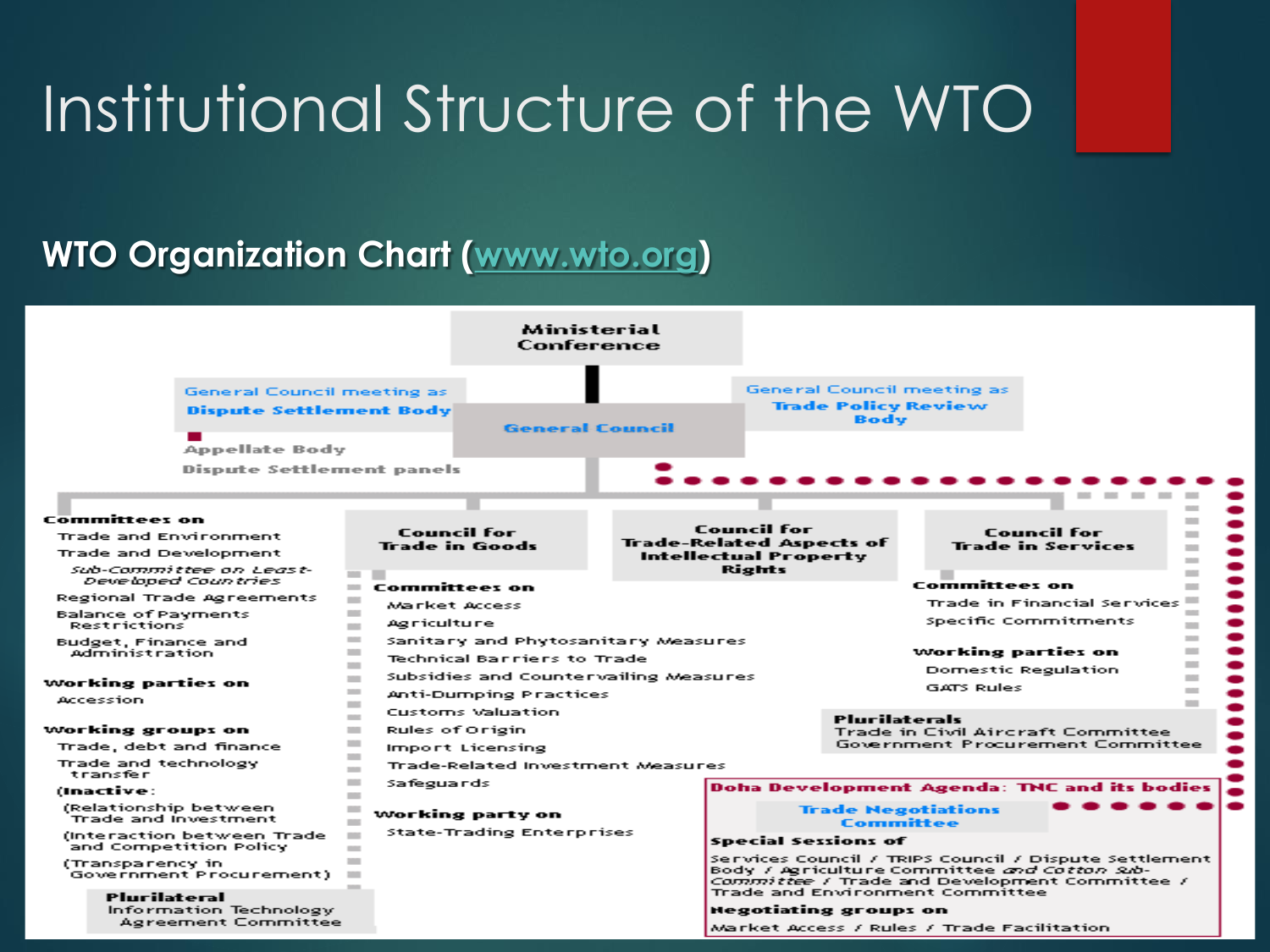### I. The Ministerial Conference

#### Article IV: 1 of the Marrakesh Agreement

There shall be a Ministerial Conference composed of representatives of all the Members, which shall meet at least once every two years. The Ministerial Conference shall carry out the functions of the WTO' and take actions necessary to this effect. The Ministerial Conference shall have the authority to take decisions on all matters under any of the Multilateral Trade Agreements, if so requested by a Member, in accordance with the specific requirements for decisionmaking in this Agreement and in the relevant Multilateral Trade Agreement.

- ◆ The supreme body of the WTO
- ◆ Composed of minister-level representatives from all members
- ◆ Decision-making powers on all matters under any of the multilateral WTO Agreements
- ◆ Its decisions are binding on all members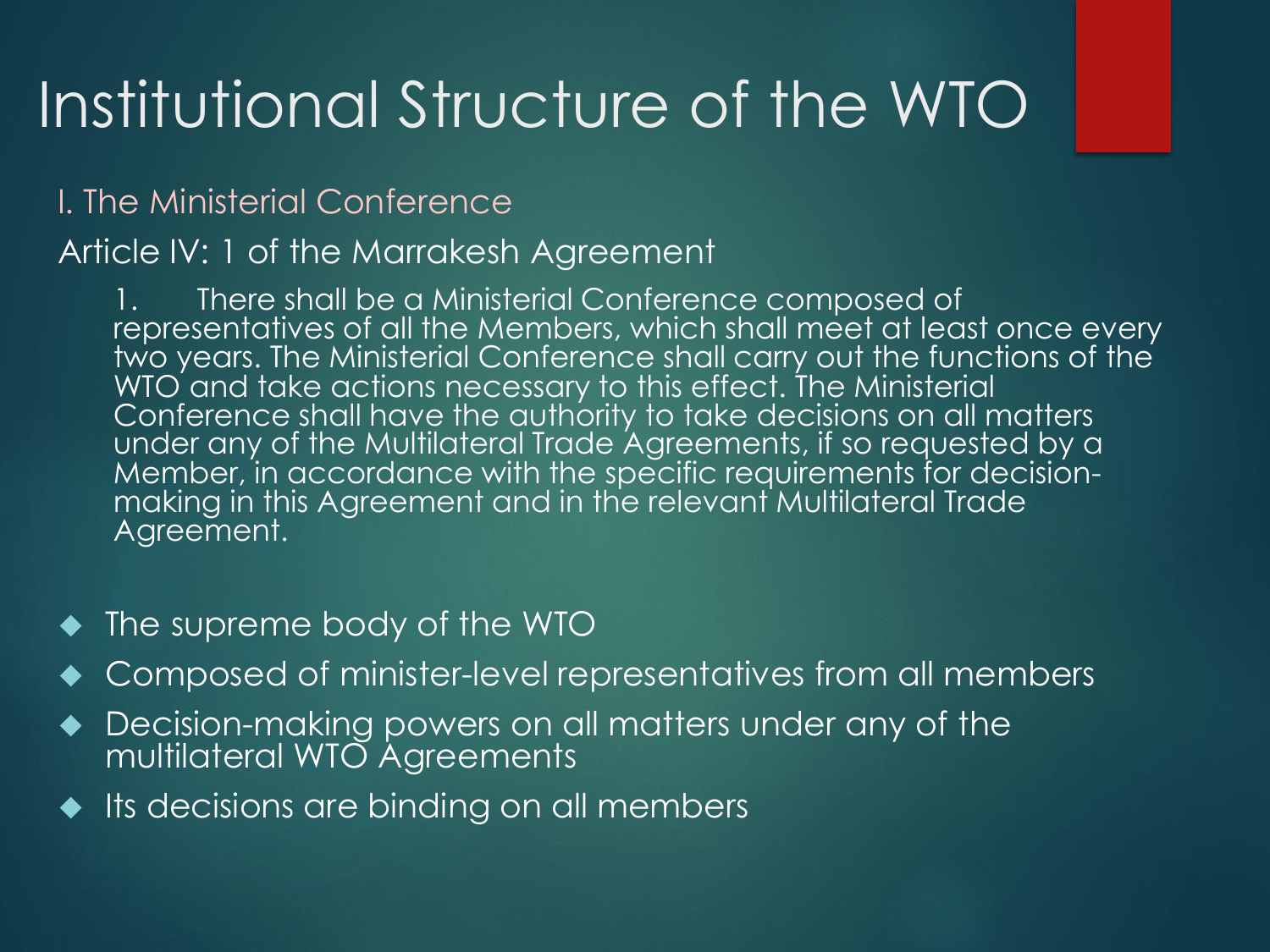II. General Council, Dispute Settlement Body (DSB) and Trade Policy Review Body (TPRB)

Article IV: 2 of the Marrakesh Agreement

2. There shall be a General Council composed of representatives of all the Members, which shall meet as appropriate. In the intervals between meetings of the Ministerial Conference, its functions shall be conducted by the General Council. The General Council shall also carry out the functions assigned to it by this Agreement. The General Council shall establish its rules of procedure and approve the rules of procedure for the Committees provided for in paragraph 7.

- ◆ Composed of ambassador-level diplomats
- Responsible for the day-to-day management

◆ The General Council, DSB, TPRM are the same body (Article IV:3 of the Marrakesh Agreement).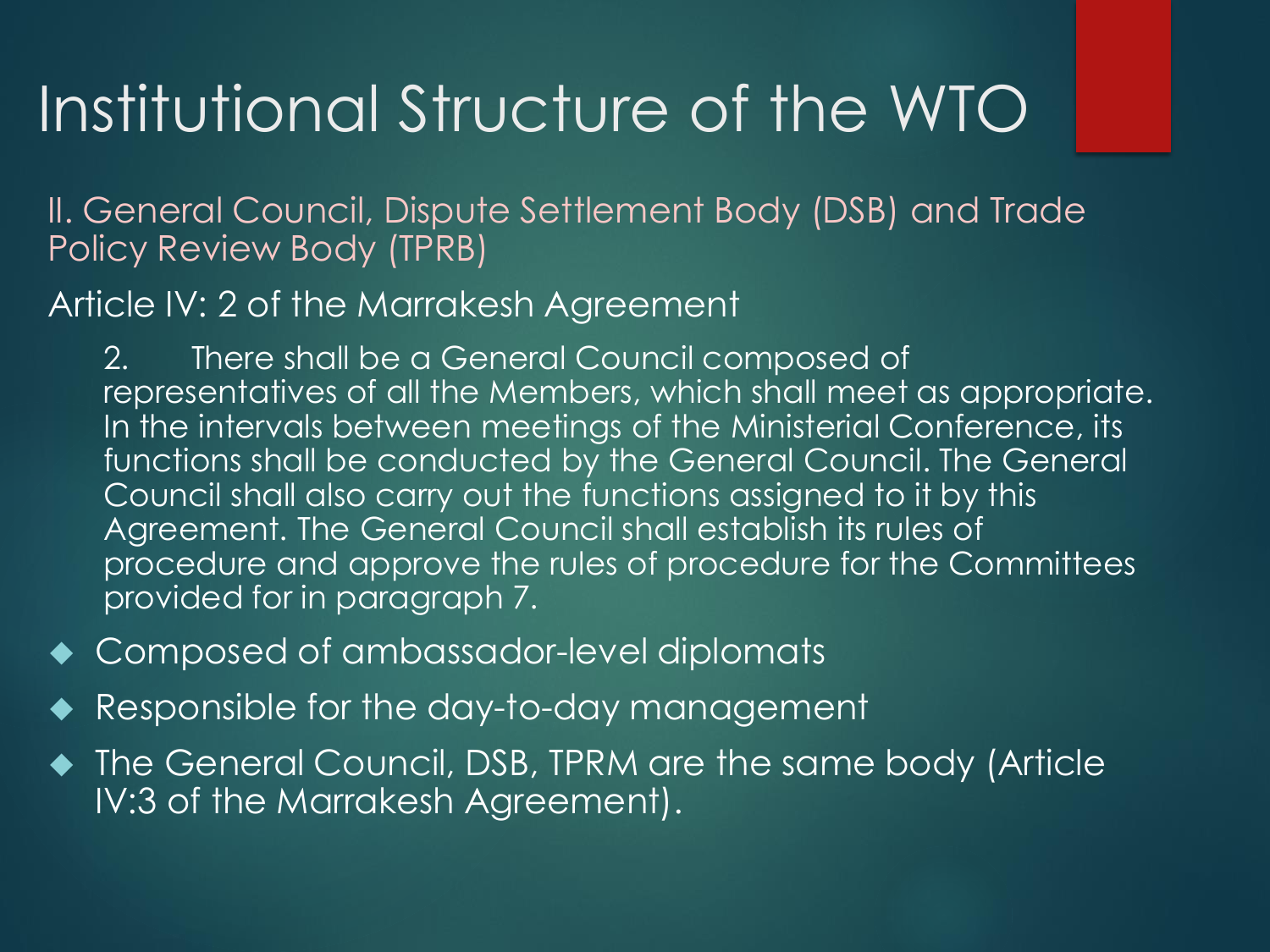Specialised Councils

- ◆ Article IV: 5 of the WTO Agreement
- Three specialised councils:
	- 1. The Council for Trade in Goods (CTG)
	- 2. The Council for trade in Services (CTS)
	- 3. Council for TRIPS

### **Committees**

E.g. The Committee on Trade and Environment (CTE), the Committee on Trade and Development (CTD), and the Committee on Regional Trade Agreements (CRTA)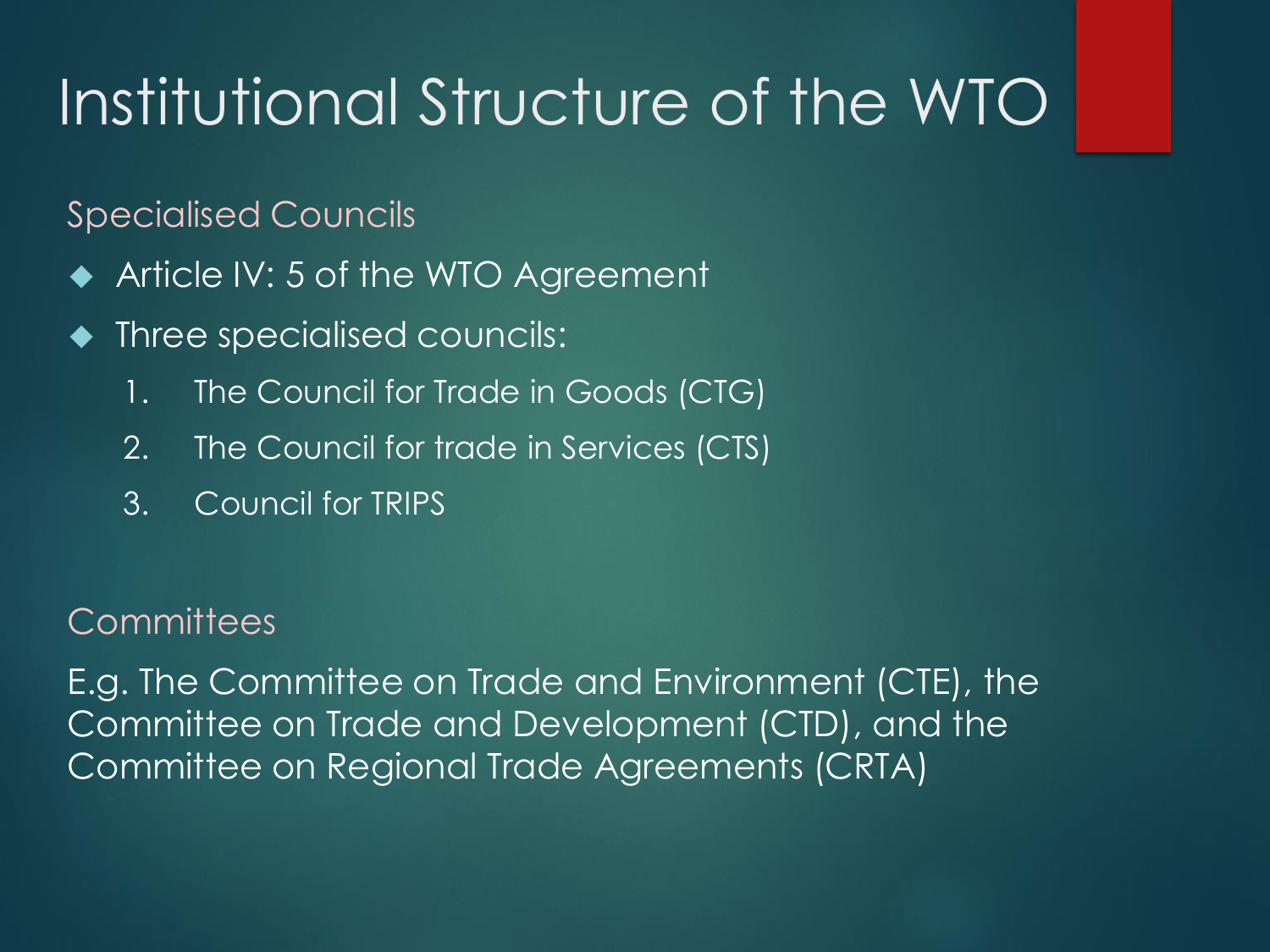Judicial, Quasi-Judicial and Other Non-political bodies

- ◆ Panels
- ◆ Appellate Body

WTO Secretariat

- The main duties of the WTO secretariat are:
- (1) Providing technical, secretarial and professional support
- (2) Providing technical assistance to developing-country Members;
- (3) Monitoring/analysing developments in world trade;
- (4) Providing information to the public/media.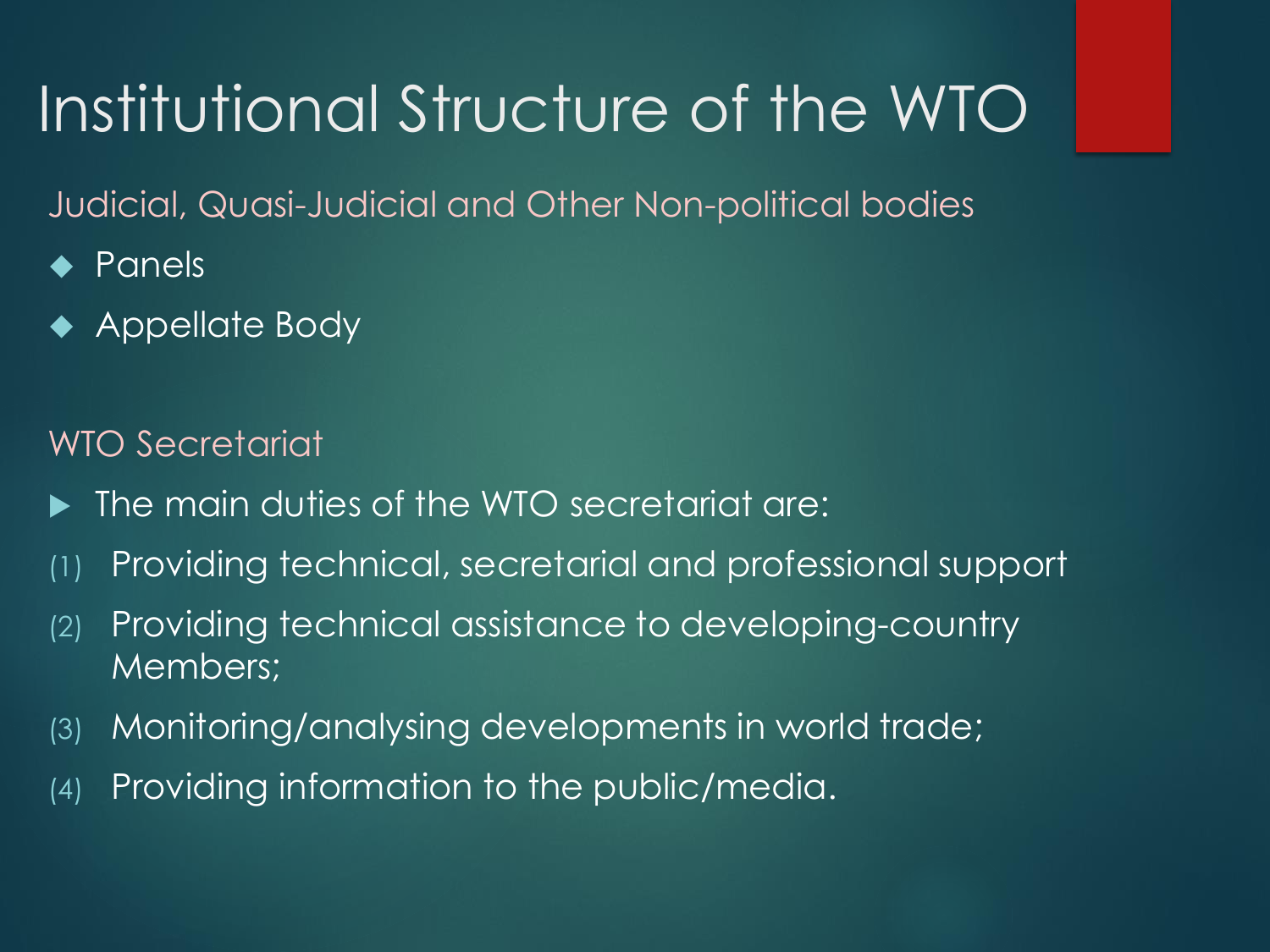### The Director-General

### Article VI: 4 of the Marrakesh Agreement

4. The responsibilities of the Director-General and of the staff of the Secretariat shall be exclusively international in character. In the discharge of their duties, the Director-General and the staff of the Secretariat shall not seek or accept instructions from any government or any other authority external to the WTO. They shall refrain from any action which might adversely reflect on their position as international officials. The Members of the WTO shall respect the international character of the responsibilities of the Director-General and of the staff of the Secretariat and shall not seek to influence them in the discharge of their duties.

 Head of the WTO Secretariat, appointed by the Ministerial Conference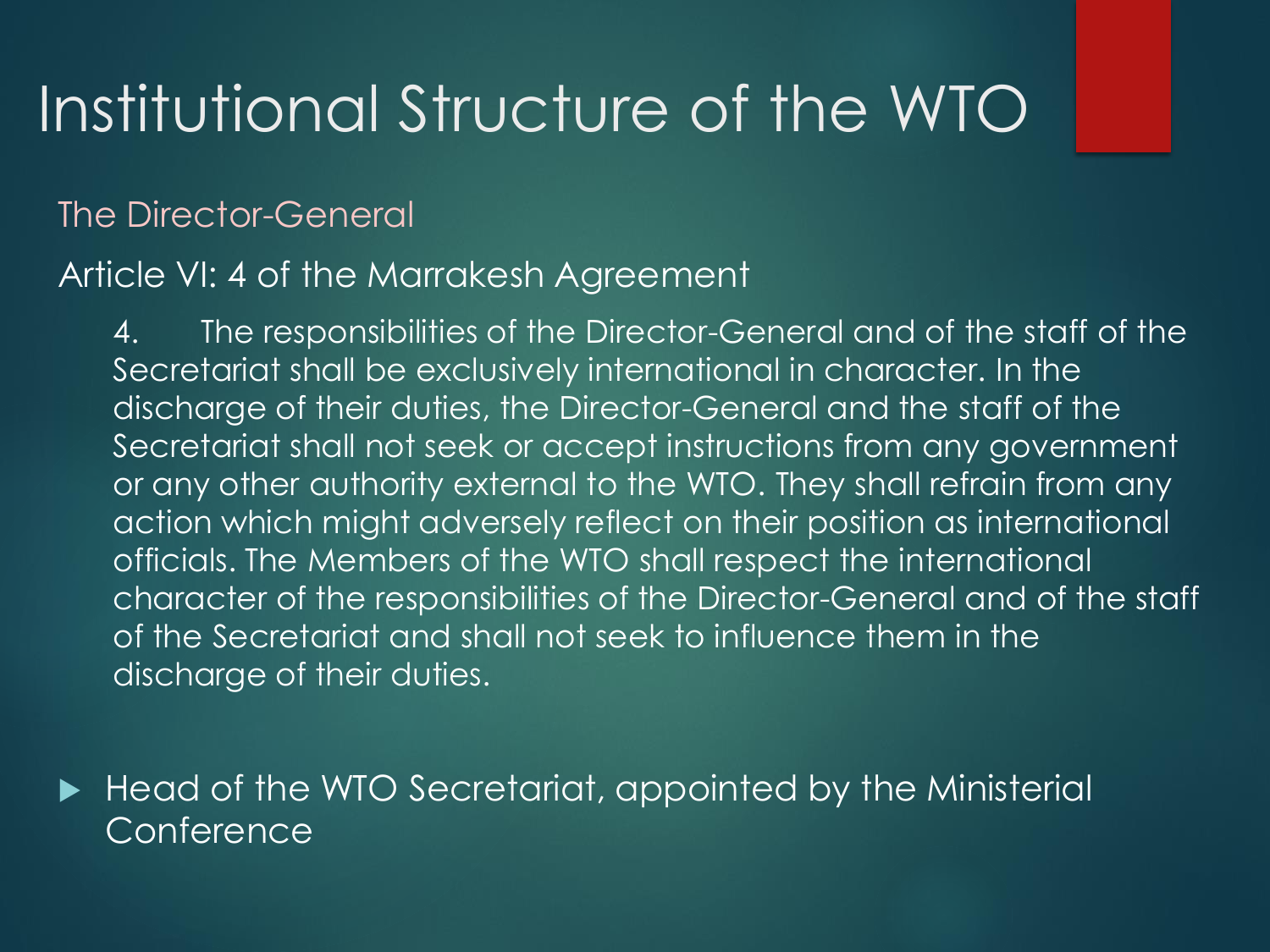### Decision-Making in the WTO

### Article IX: 1 of the Marrakesh Agreement

1. The WTO shall continue the practice of decision-making by consensus followed under GATT 1947. Except as otherwise provided, where a decision cannot be arrived at by consensus, the matter at issue shall be decided by voting. At meetings of the Ministerial Conference and the General Council, each Member of the WTO shall have one vote. Where the European Communities exercise their right to vote, they shall have a number of votes equal to the number of their member States which are Members of the WTO. Decisions of the Ministerial Conference and the General Council shall be taken by a majority of the votes cast, unless otherwise provided in this Agreement or in the relevant Multilateral Trade Agreement.

- $\blacktriangleright$  Principle: decisions by consensus.
- Article IX: 1 provides for voting (simple majority).
- Certain special procedures
- In practice, it is very exceptional for bodies to vote.